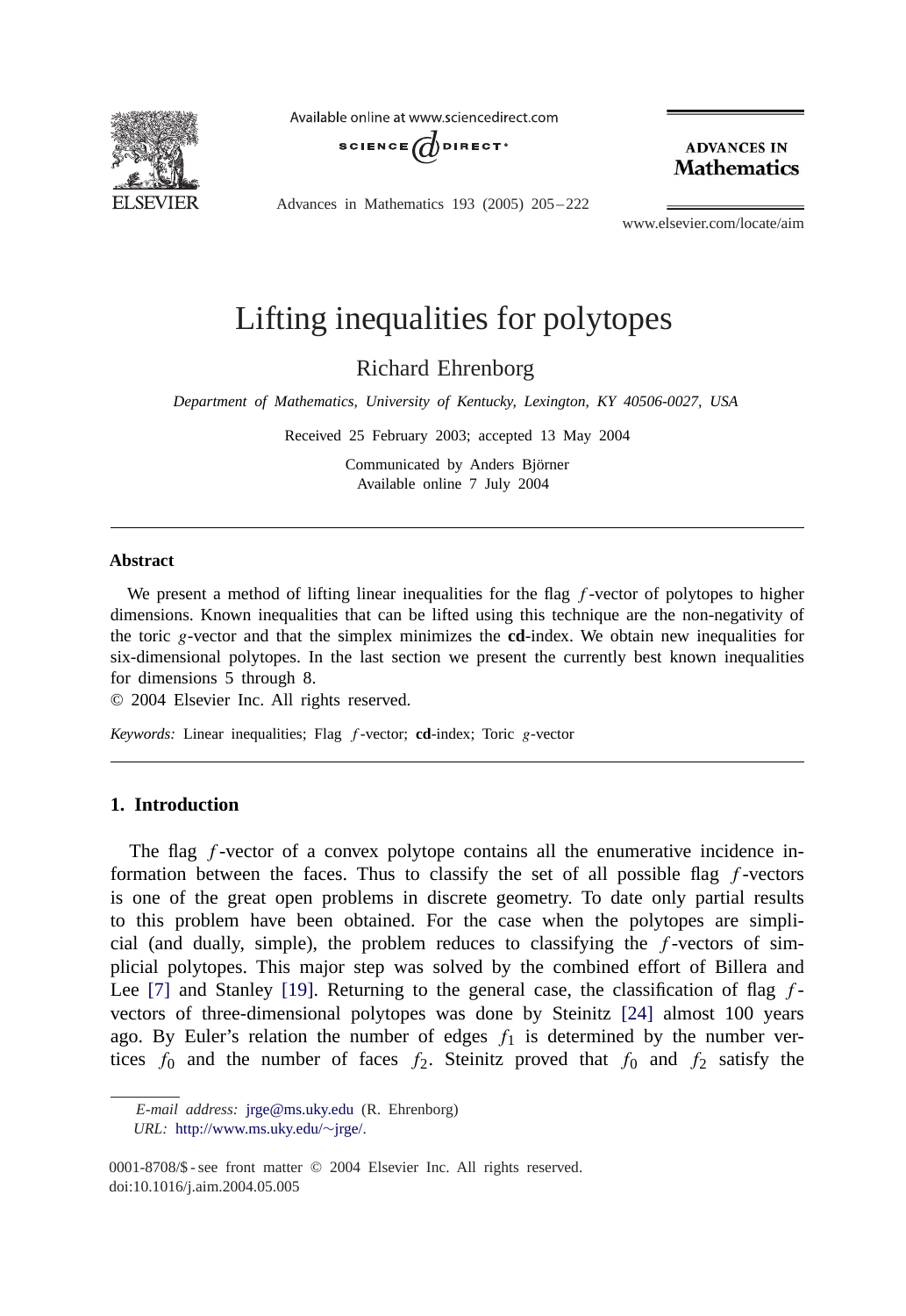two inequalities

$$
f_2 \leq 2 \cdot f_0 - 4
$$
 and  $f_0 \leq 2 \cdot f_2 - 4.$  (1.1)

Interestingly, the reverse is also true. Given two integers  $f_0$  and  $f_2$  that satisfy the two inequalities in (1.1), there is a three-dimensional polytope with  $f_0$  vertices and  $f_2$ faces. For four-dimensional polytopes the problem remains open. The article by Bayer [\[1\]](#page-16-0) contains the current state of knowledge for four-dimensional polytopes.

The first step toward classifying flag  $f$ -vectors was taken by Bayer and Billera [\[2\].](#page-16-0) They described all the linear redundancies occurring among the flag  $f$ -vector entries of a polytope. These relations are known as the generalized Dehn–Somerville relations. They imply that flag f-vectors of polytopes lie in a subspace of dimension  $F_n$ , where  $F_n$  denotes the *n*th Fibonacci number.

The next natural step is to look for linear inequalities that the flag vectors of polytopes satisfy. One such example is the toric  $g$ -vector. It measures the intersection homology Betti numbers of the toric variety associated with a rational polytope. The entries of the toric g-vector are linear combinations of the entries of the flag  $f$ -vector. Stanley [\[21\]](#page-17-0) proved that the toric  $g$ -vector of a rational polytope is non-negative using the hard Lefschetz theorem. Using rigidity theory, Kalai [\[12\]](#page-16-0) proved that the second entry of the toric g-vector of any polytope  $P$  is non-negative. Recently, Karu [\[14\]](#page-16-0) proved the hard Lefschetz theorem for combinatorial intersection cohomology, and as consequence the toric g-vector is non-negative for all polytopes. More inequalities can be obtained by using a convolution due to Kalai [\[13\].](#page-16-0) However, this is far from being an exhaustive list. See the work of Stenson [\[25\].](#page-17-0)

A different direction of research involves the **cd**-index, a non-commutative polynomial which encodes the flag  $f$ -vector of a polytope without linear redundancies [\[4\].](#page-16-0) Stanley [\[22\]](#page-17-0) proved that the **cd**-index of a polytope has non-negative coefficients. This important result foreshadowed the central role the **cd**-index would later play in advancing the frontiers of polytopal inequalities. The next step was taken by Billera and Ehrenborg who proved that the **cd**-index is minimized coefficientwise on the *n*-dimensional simplex  $\Sigma_n$  [\[5\].](#page-16-0) This gives a sharpening of Stanley's inequalities.

The purpose of this paper is to describe a new lifting technique for polytopal inequalities; see Theorem [3.1.](#page-4-0) Given a linear inequality on k-dimensional polytopes, we can produce inequalities in dimensions larger than  $k$ . For instance, when applying the lifting technique to the minimization inequalities of Billera–Ehrenborg, we obtain a large class of inequalities; see Theorem [3.7.](#page-7-0) One consequence is that the coefficients of the **cd**-index are increasing when replacing **c**<sup>2</sup> with **d**. Hence the **cd**-monomial with the largest coefficient in the **cd**-index of a polytope has no consecutive **c**'s; see Corollary [3.9.](#page-7-0) Another inequality that will generate more inequalities when lifted is the non-negativity of the toric g-vector; see Theorem [4.4.](#page-10-0)

Using our lifting technique we can now explicitly state the currently best known inequalities for polytopes of low dimensions. Dimension 4 has been described by Bayer [\[1\].](#page-16-0) We describe the inequalities for five-dimensional polytopes in Section [5.](#page-11-0) Since one can deduce many inequalities by applying the Kalai convolution, we only present the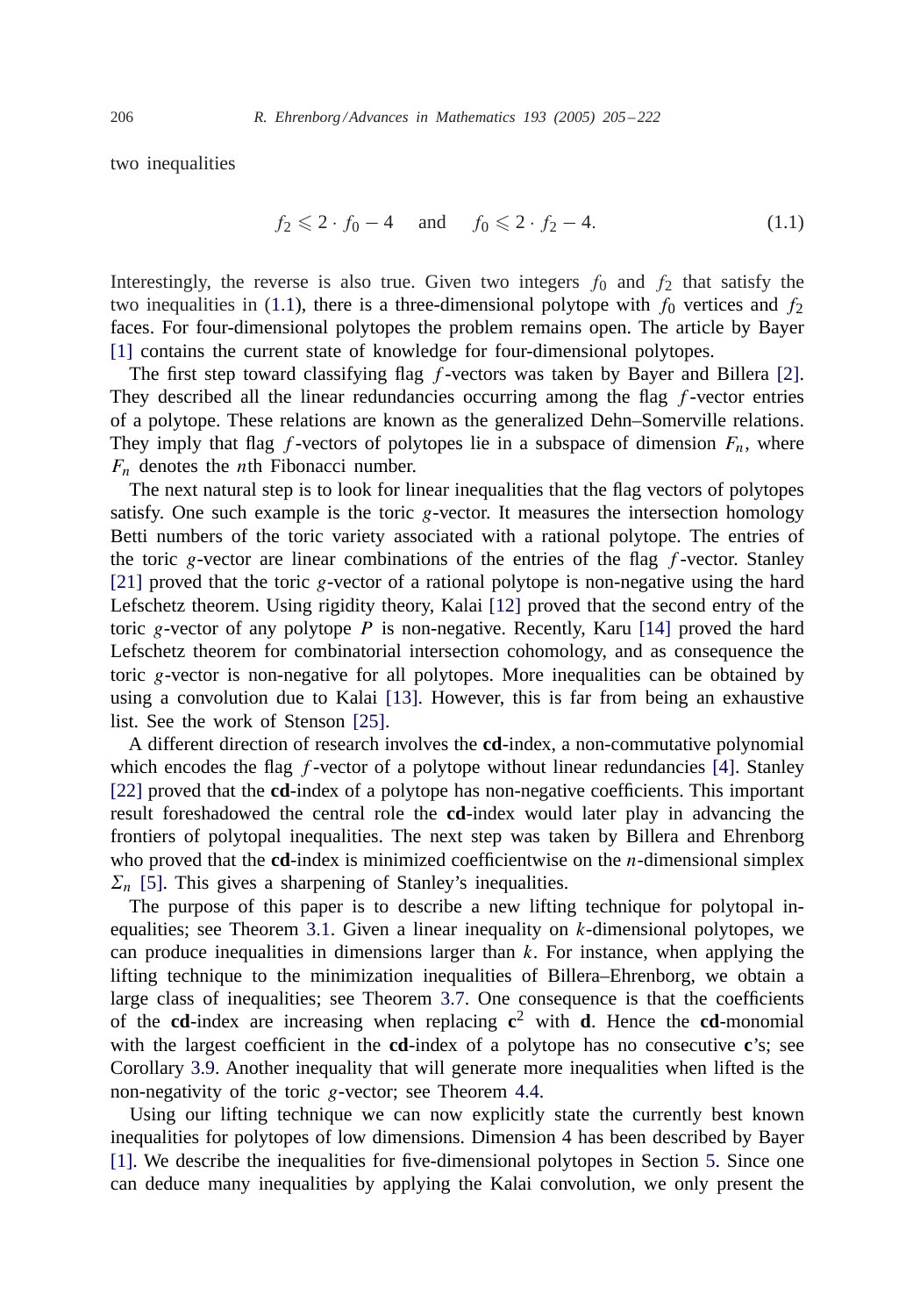irreducible inequalities for polytopes in dimensions 6 through 8. In the last section we discuss open problems and further research.

## **2. Preliminaries**

Let P be an n-dimensional polytope. For  $S = \{s_1, \ldots, s_k\}$  a subset of  $\{0, 1, \ldots, n-1\}$ 1}, define  $f_S$  to be the number of flags (chains) of faces  $F_1 \subseteq F_2 \subseteq \cdots \subseteq F_k$  such that dim( $F_i$ ) =  $s_i$ . The  $2^n$  values  $f_S$  constitute the flag f-vector of the polytope P. Let **a** and **b** be two non-commutative variables. For S a subset of  $\{0, \ldots, n-1\}$  define a polynomial  $v_S$  of degree n by letting  $v_S = v_0v_1 \cdots v_{n-1}$  where  $v_i = \mathbf{a} - \mathbf{b}$ if  $i \notin S$  and  $v_i = \mathbf{b}$  otherwise. The **ab**-index  $\Psi(P)$  of a polytope P is defined by

$$
\Psi(P) = \sum_{S} f_{S} \cdot v_{S},
$$

where S ranges over all subsets of  $\{0, \ldots, n-1\}$ . The **ab**-index encodes the flag fvector of a polytope  $P$ . Its use is demonstrated by the following theorem, due to Bayer and Klapper [\[4\].](#page-16-0)

**Theorem 2.1.** Let P be polytope. Then the  $ab$ -index of P,  $\Psi(P)$ , can be written in *terms of*  $\mathbf{c} = \mathbf{a} + \mathbf{b}$  *and*  $\mathbf{d} = \mathbf{a} \cdot \mathbf{b} + \mathbf{b} \cdot \mathbf{a}$ .

When  $\Psi(P)$  is expressed in terms of **c** and **d**, it is called the **cd**-index. Observe that **c** has degree 1 and **d** has degree 2. Hence there are  $F_n$  **cd**-monomials of degree n, where  $F_n$  is the nth Fibonacci number. The flag f-vector information is encoded as the coefficients of these monomials. Also knowing the **cd**-index of a polytope is the same as knowing the flag f-vector.

The existence of the **cd**-index is equivalent to the generalized Dehn-Somerville relations due to Bayer and Billera [\[2\].](#page-16-0) These relations are all the linear relations that hold among the entries of the flag f -vector. The **cd**-monomials offer an explicit linear basis for the subspace cut out by the generalized Dehn–Somerville relations.

In order to discuss inequalities for polytopes, define a bilinear form  $\langle \cdot | \cdot \rangle : \mathbb{R} \langle \mathbf{c}, \mathbf{d} \rangle \times$  $\mathbb{R}\langle \mathbf{c}, \mathbf{d} \rangle \longrightarrow \mathbb{R}$  by  $\langle u | v \rangle = \delta_{u,v}$  for all **cd**-monomials u and v. A linear functional L on the flag  $f$ -vectors of *n*-dimensional polytopes can now be written in terms of the bilinear form as  $L(P) = \langle z | \Psi(P) \rangle$ , where z is a **cd**-polynomial homogeneous of degree n.

Kalai's convolution is defined as follows; see [\[13\].](#page-16-0) Let  $M$  and  $L$  be two linear functionals on flag  $f$ -vectors of  $m$ - and  $n$ -dimensional polytopes, respectively. Define the linear functional  $M * L$  on  $(m + n + 1)$ -dimensional polytopes P by

$$
(M * L)(P) = \sum_{F} M(F) \cdot L(P/F),
$$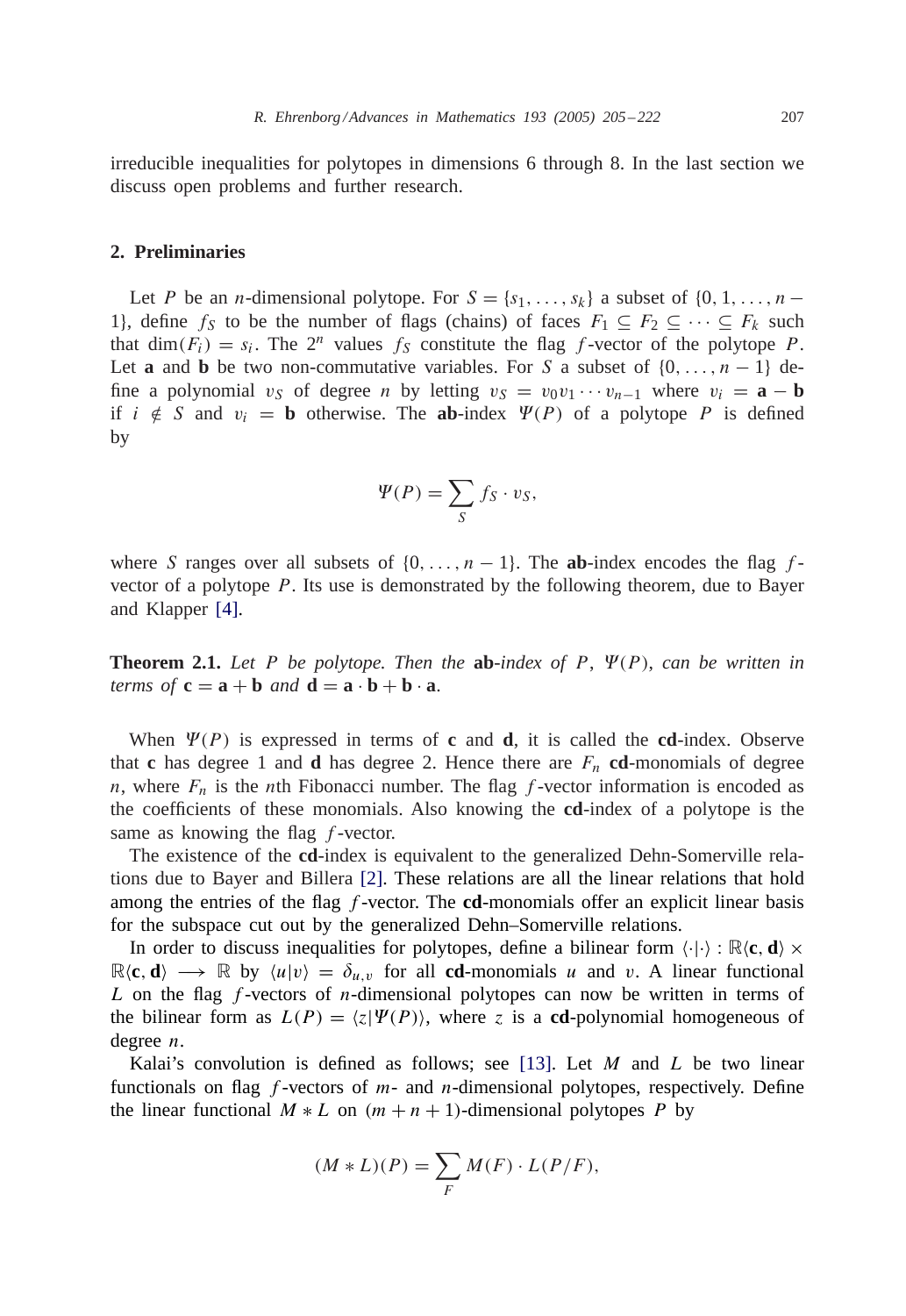where F ranges over all m-dimensional faces of P and  $P/F$  denotes the face figure of  $F$ . It is straightforward to see that if M and L are non-negative on all polytopes then so is their convolution  $M * L$ .

Kalai's convolution defines a convolution on  $\mathbb{R}\langle c, d \rangle$  by

$$
\langle z*w|\Psi(P)\rangle = \sum_F \langle z|\Psi(F)\rangle \cdot \langle w|\Psi(P/F)\rangle.
$$

This convolution has an explicit expression in terms of **cd**-polynomials. The following result is independently due to Mahajan [\[15\],](#page-16-0) Reading [\[18\],](#page-16-0) and Stenson [\[25\].](#page-17-0)

**Proposition 2.2.** *For two* **cd**-*monomials* u *and* v *we have*

$$
uc * cv = 2 \cdot uc^{3}v + udcv + ucdv,
$$
  
\n
$$
ud * cv = 2 \cdot udc^{2}v + ud^{2}v,
$$
  
\n
$$
uc * dv = 2 \cdot uc^{2}dv + ud^{2}v,
$$
  
\n
$$
ud * dv = 2 \cdot udcdv.
$$

*Also we have*  $1 * 1 = 2 \cdot c$ ,  $1 * cv = 2 \cdot c^2 v + dv$ ,  $1 * dv = 2 \cdot c dv$ ,  $uc * 1 = 2 \cdot uc^2 + ud$ *and*  $u \mathbf{d} * 1 = 2 \cdot u \mathbf{d}$ **c**.

**Proof.** [Sketch] Consider the coproduct  $\Delta$  on  $\mathbb{R}\langle \mathbf{c}, \mathbf{d} \rangle$  that first appeared in [\[11\].](#page-16-0) It is defined by  $\Delta(c) = 2 \cdot 1 \otimes 1$  and  $\Delta(d) = c \otimes 1 + 1 \otimes c$  and satisfies the Newtonian identity  $\Delta(u \cdot v) = \sum_u u_{(1)} \otimes u_{(2)} \cdot v + \sum_v u \cdot v_{(1)} \otimes v_{(2)}$ . It is now enough to observe that the bilinear form  $\langle \cdot | \cdot \rangle$  is a Laplace pairing, that is,

$$
\langle u * v | w \rangle = \sum_{w} \langle u | w_{(1)} \rangle \cdot \langle v | w_{(2)} \rangle;
$$

see [\[10\].](#page-16-0) From these facts all the relations in the proposition follow.  $\Box$ 

Proposition 2.2 can be rewritten into the following more compact form. Factor the monomial u as  $u = u_1u_2$  where  $u_2 = c$  if u ends with a c and  $u_2 = 1$  otherwise. Similarly, factor  $v = v_1v_2$  where  $v_1 = c$  if v begins with a c and  $v_1 = 1$  otherwise. Then the Kalai convolution  $u * v$  is equal to  $u_1pv_2$  where p is determined by the table

| $u_2$       | $v_1$        |                  |
|-------------|--------------|------------------|
|             |              | 2c               |
|             | Ć            | $2c^2 + d$       |
| $\mathbf c$ |              | $2c^2 + d$       |
| c           | $\mathbf{c}$ | $2c^3 + dc + cd$ |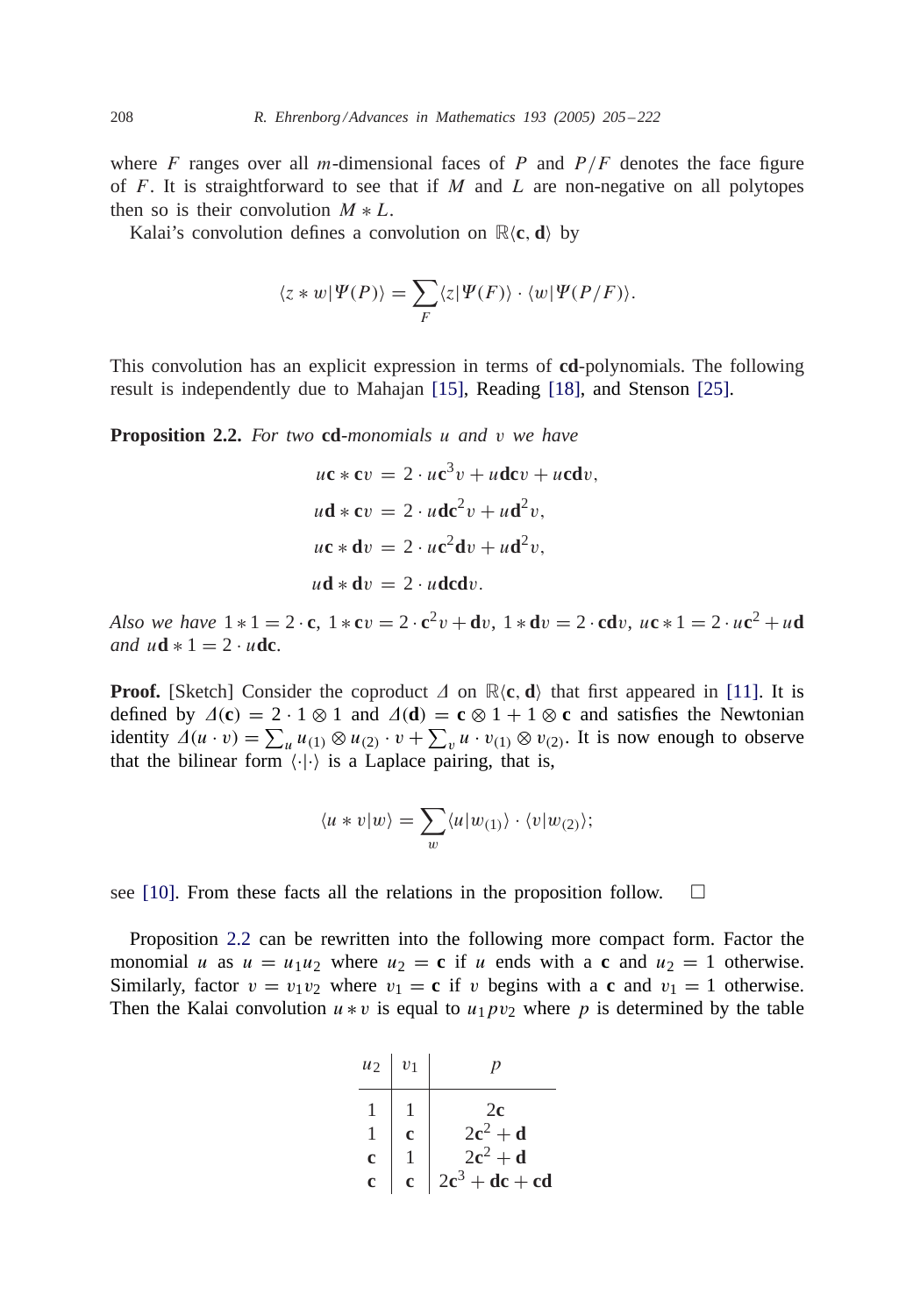<span id="page-4-0"></span>As a corollary we obtain the following result:

**Corollary 2.3.** *Let* u, q, r *and* v *be four* **cd**-*monomials such that* u *does not end in* **c** *and* v *does not begin with* **c**. *Then the following associative law holds between the product and the Kalai convolution*:

$$
u \cdot (q * r) \cdot v = (u \cdot q) * (r \cdot v).
$$

As a remark, when q differs from 1 we can omit the condition that  $u$  does not end in **c**. Similarly, when r differs from 1 we can omit the condition that v does not begin with **c**. However, in what follows we will not be needing this slightly more general setting.

On the algebra  $\mathbb{R}\langle c, d \rangle$  there is a natural antiautomorphism  $w \mapsto w^*$  defined by reversing each monomial; see [\[11\].](#page-16-0) This is also an antiautomorphism with respect to the Kalai convolution. On the geometric level it corresponds to the dual polytope  $P^*$ , that is,  $\Psi(P^*) = \Psi(P)^*$ . Hence for an inequality  $\langle H | \Psi(P) \rangle \geq 0$  we also have the dual inequality  $\langle H^* | \Psi(P) \rangle \geq 0$ .

### **3. The lifting theorem**

We now present our lifting theorem. It allows us to obtain more inequalities on the flag  $f$ -vectors of polytopes.

**Theorem 3.1.** Let H be a cd-polynomial such that the inequality  $\langle H | \Psi(P) \rangle \geq 0$  holds *for all* (*rational*) *polytopes* P. *Then for all* (*rational*) *polytopes* P *we have the inequality*

$$
\langle u \cdot H \cdot v | \Psi(P) \rangle \geq 0,
$$

*where* u *and* v *are* **cd**-*monomials such that* u *does not end in* **c** *and* v *does not begin with* **c**.

In order to prove this theorem, let us introduce two partial orders on **cd**-polynomials.

**Definition 3.2.** Let H, z and w be three **cd**-polynomials.

- (1) Define the relation  $z \leq_H w$  if we have  $\langle u \cdot H \cdot v | w z \rangle \geq 0$  for all **cd**-monomials u and  $v$  such that  $u$  does not end with **c** and  $v$  does not begin with **c**.
- (2) Define the relation  $z \preccurlyeq_H' w$  if we have  $\langle u \cdot H \cdot v | w z \rangle \ge 0$  for all **cd**-monomials u and v such that u does not end with **c**, v does not begin with **c** and v is different from 1.

Observe that in the definition of the relation  $z \preccurlyeq_H w$  the requirement that  $v \neq 1$ implies that v begins with a **d**. Moreover, the conclusion of Theorem 3.1 can now be stated as  $\Psi(P) \geq H_0$ .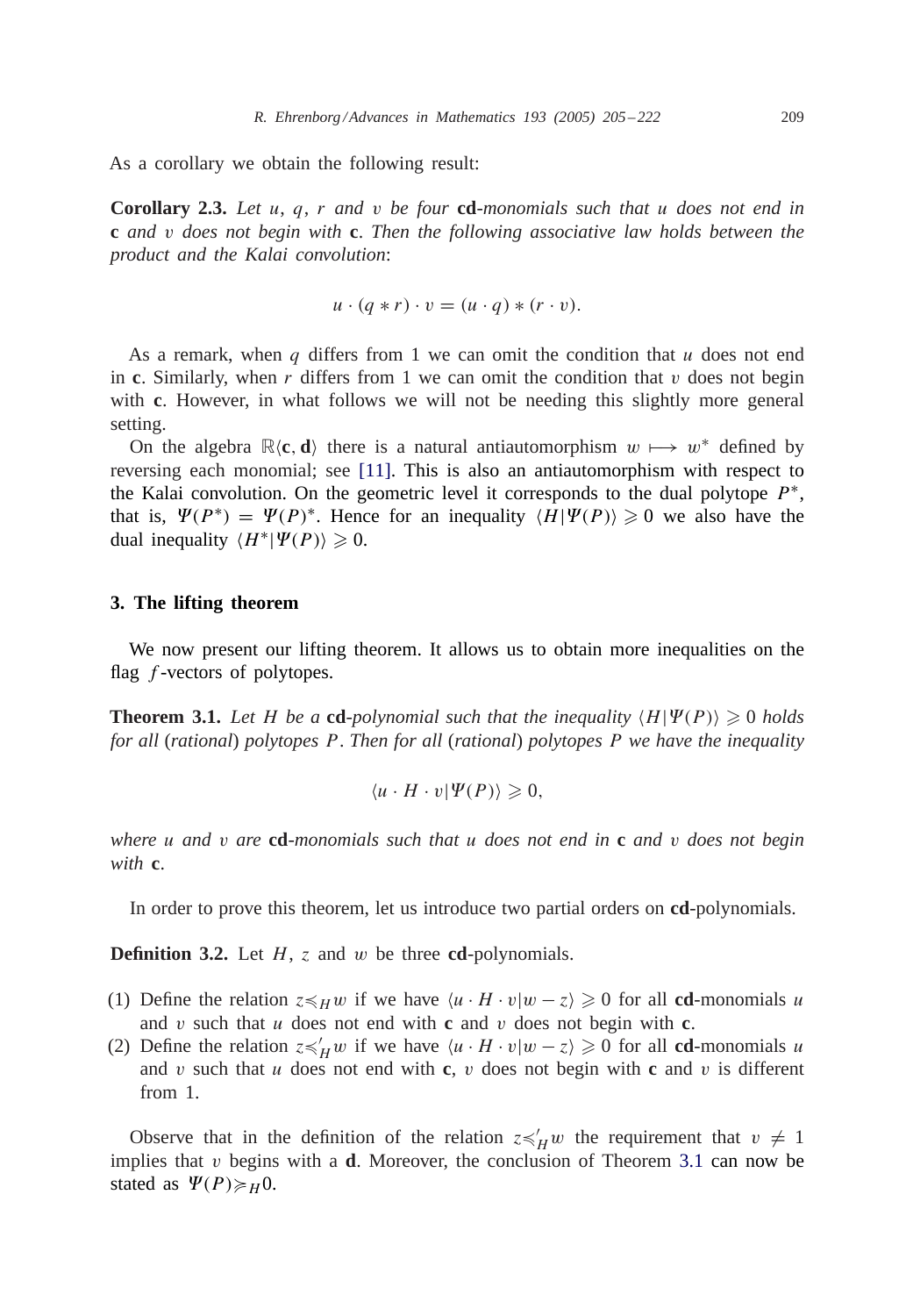**Proposition 3.3.** The two relations  $z \geq H_0$  and  $w \geq H_0$  together imply that  $z \cdot c + w \cdot d$  $\mathbf{d} \geqslant_H^{\mathcal{L}} 0.$ 

**Proof.** We would like to verify that  $\langle u \cdot H \cdot v | z \cdot \mathbf{c} + w \cdot \mathbf{d} \rangle \geq 0$  for all **cd**-monomials u and v such that u does not end with **c**, v does not begin with **c** and v is different from 1. If  $v = v' \cdot c$  then  $v' \neq 1$  and the left-hand side is given by  $\langle u \cdot H \cdot v' | z \rangle$ , which is non-negative by the assumption  $z \geq h/10$ . If v ends with a **d** then the left-hand side is non-negative by the relation  $w \geq H_0$ .  $\Box$ 

**Proof of Theorem 3.1.** Assume without loss of generality that H is homogeneous of degree  $k$ . Let  $P$  be an *n*-dimensional polytope. Using the result of Bruggesser and Mani [\[9\],](#page-16-0) there is a line shelling  $F_1, \ldots, F_m$  of the polytope P, where  $F_1, \ldots, F_m$  are the facets of  $P$ . Consider the following two statements:

- (a) The **cd**-index  $\Psi(P)$  satisfies  $\Psi(P) \geq H_0$ .
- (b) The following string of inequalities holds, where  $\Gamma'$  denotes the semisuspension of the cell complex  $\Gamma$ ; see [5,22]:

$$
0 \preccurlyeq'_H \Psi(F'_1) \preccurlyeq'_H \Psi((F_1 \cup F_2)' \preccurlyeq'_H \cdots \preccurlyeq'_H \Psi((F_1 \cup \cdots \cup F_{m-1})') = \Psi(P).
$$

We will prove these two statements by induction on the dimension  $n$ . The induction basis is  $n \leq k + 1$ . In that case observe that there is nothing to prove in statement (b). In statement (a) there is nothing to prove, unless  $n = k$ , in which the statement is just the assumption of the theorem.

We next prove (a) in dimension  $n - 2$  and (b) in dimension  $n - 1$  imply (b) in dimension n. By Billera and Ehrenborg [\[5, Lemma 4.2\]](#page-16-0) (also in the work of Stanley [\[22\]\)](#page-17-0) we have that

$$
\Psi((F_1 \cup \dots \cup F_r)') - \Psi((F_1 \cup \dots \cup F_{r-1})')
$$
  
= (\Psi(F\_r) - \Psi(\Lambda')) \cdot \mathbf{c} + \Psi(\partial \Lambda) \cdot \mathbf{d},

where  $\Lambda = (F_1 \cup \cdots \cup F_{r-1}) \cap F_r$ . By induction we know that  $\Psi(F_r) - \Psi(\Lambda') \geq \frac{1}{H} 0$ . Now consider the set  $\partial \Lambda$ . We know that  $\Lambda$  is the union of the facets of  $F_r$  that form the beginning of a line shelling. Thus  $\partial\Lambda$  is combinatorially equivalent to an  $(n-2)$ dimensional polytope and hence by induction  $\Psi(\partial A) \geq H_0$ . Now by Proposition [3.3](#page-4-0) we obtain that

$$
\Psi((F_1 \cup \cdots \cup F_r)') - \Psi((F_1 \cup \cdots \cup F_{r-1})') \geq H_1
$$

completing the proof of (b).

We prove (b) in dimension *n* implies (a) in dimension *n* by two cases. The first case when  $\nu$  is different from 1 follows directly by transitivity of all the order relations in (b), that is, we have  $0 \leq H \vee P$ . For the second case when v is equal to 1 we have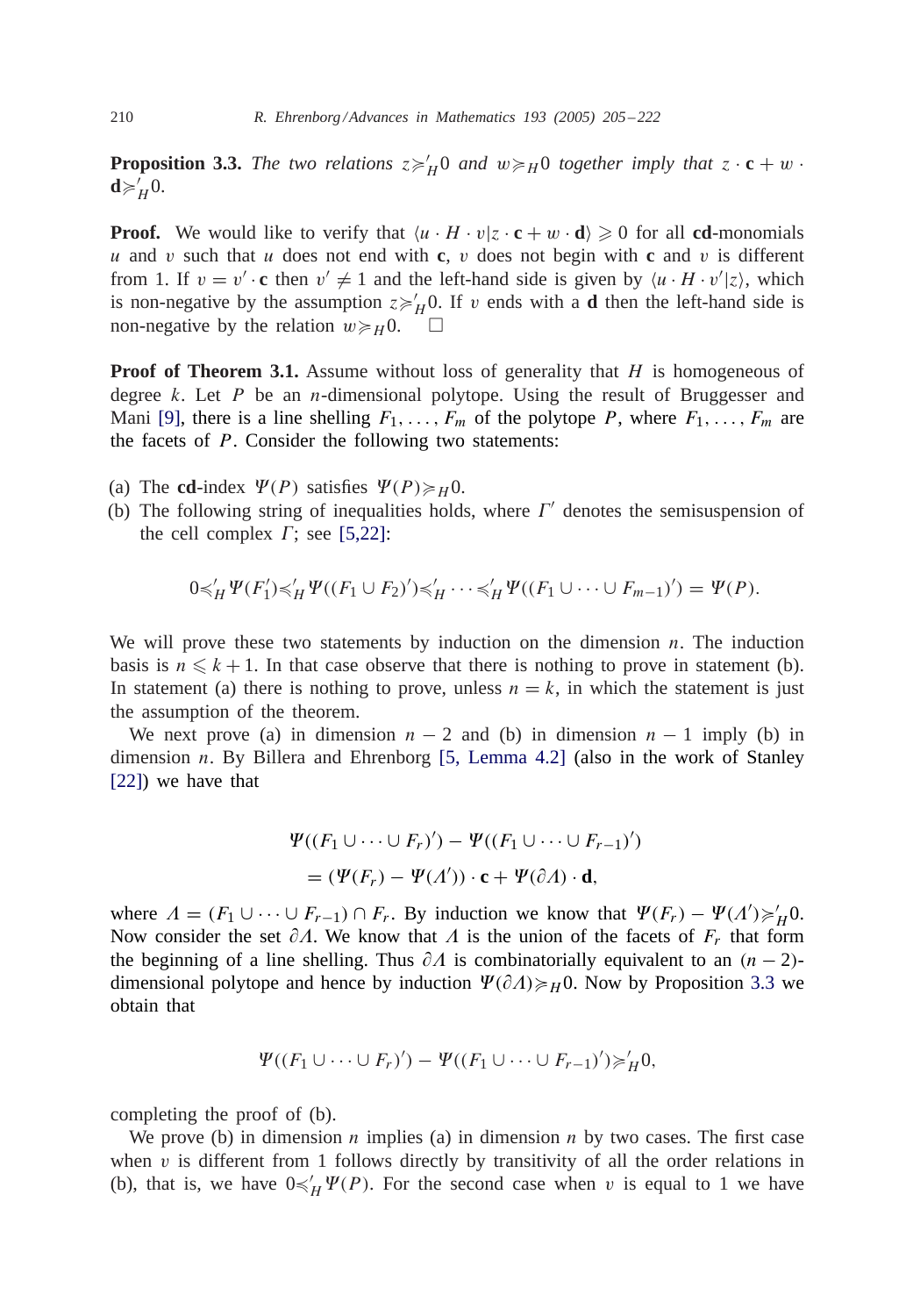<span id="page-6-0"></span>u is different from 1 since  $deg(u) + deg(v) = n - k \ge 2$ . Now the result follows by applying the inequality  $0 \leq H \Psi(P)$  to the dual polytope  $P^*$  using the dual order  $\leq H^*$ .

Observe that when  $\langle H | \Psi(P) \rangle \ge 0$  holds for rational polytopes P, the presented proof holds with a few remarks. In the first part observe that  $\Lambda'$  is a shelling component of the rational polytope  $F_r$ , hence  $\Psi(F_r) - \Psi(A') \geq H_1/2$ . Moreover,  $\partial A$  can be obtained by a rational projection so that it is combinatorially equivalent to a rational polytope. Hence the first part of the proof holds in the rational case. Since the dual polytope of a rational, polytope is also rational we have that the second part of the proof also holds for rational polytopes.  $\Box$ 

We present two examples of Theorem [3.1.](#page-4-0)

**Example 3.4.** We have that  $\langle \mathbf{c}^k | \Psi(P) \rangle = \delta_{k,\dim(P)} \geq 0$ . Since every **cd**-monomial w factors into the form  $w = \mathbf{c}^k \cdot v$ , where v does not begin **c**, we have that  $\langle w | \Psi(P) \rangle \geq 0$ . This is Stanley's result that the **cd**-index of a polytope has non-negative coefficients; see [\[22\].](#page-17-0)

The next example shows that it is not necessary to lift inequalities obtained by the Kalai convolution. Instead, it is better to first lift each term and then convolve the lifted inequalities.

**Example 3.5.** Assume that for  $i = 1, 2$  we have the inequalities  $\langle H_i | \Psi(P) \rangle \geq 0$ . By Corollary [2.3](#page-4-0) the lifting of the convolved inequality gives

$$
\langle (u \cdot H_1) * (H_2 \cdot v) | \Psi(P) \rangle = \langle u \cdot (H_1 * H_2) \cdot v | \Psi(P) \rangle \ge 0.
$$
 (3.1)

Now instead lift each of the inequalities and then convolute. This gives

$$
\langle (u_1 \cdot H_1 \cdot v_1) * (u_2 \cdot H_2 \cdot v_2) | \Psi(P) \rangle \geq 0.
$$
 (3.2)

Observe that the inequality in  $(3.1)$  is a special case of the inequality in  $(3.2)$ .

We end this section with a large class of inequalities. For q a **cd**-monomial of degree k, let  $\Delta_q$  denote the coefficient of q in the **cd**-index of the k-dimensional simplex,  $\Psi(\Sigma_k)$ .

**Lemma 3.6.** For a **cd**-monomial q and non-negative integers i and j, we have

$$
\Delta_{\mathbf{c}^i \cdot q \cdot \mathbf{c}^j} \geqslant \Delta_q.
$$

**Proof.** By symmetry it is enough to prove that  $\Delta_{q\cdot c} \geq \Delta_q$ . We have

$$
\langle q \cdot \mathbf{c} | \Psi(\Sigma_{k+1}) \rangle = \langle q \cdot \mathbf{c} | \Psi(\Sigma_k) \cdot \mathbf{c} + G(\Psi(\Sigma_k)) \rangle
$$
  
\n
$$
\geq \langle q \cdot \mathbf{c} | \Psi(\Sigma_k) \cdot \mathbf{c} \rangle
$$
  
\n
$$
= \langle q | \Psi(\Sigma_k) \rangle,
$$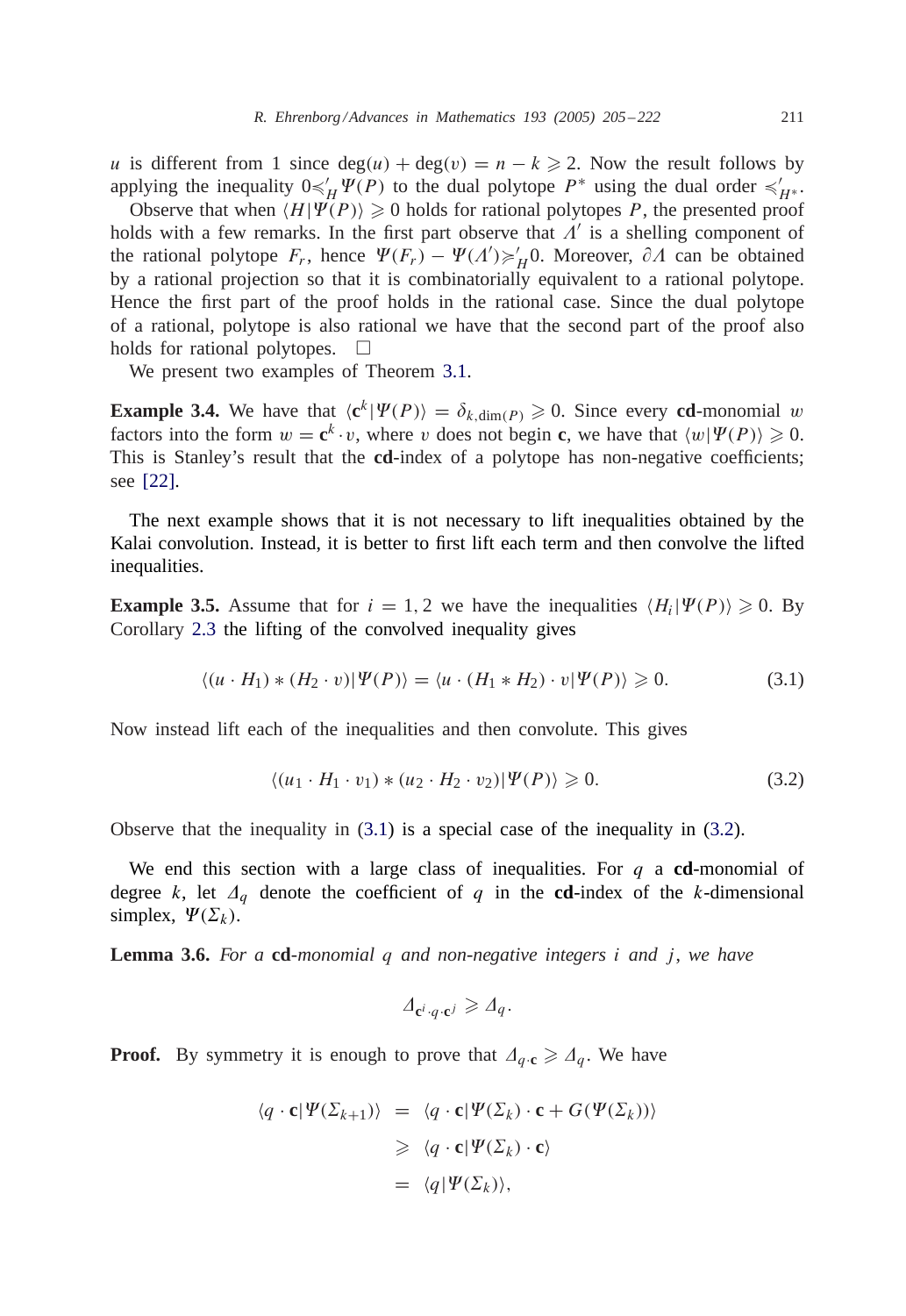<span id="page-7-0"></span>where the first step is the pyramid operation developed in [\[11\]](#page-16-0) and the second step uses that the derivation G introduced in [\[11\]](#page-16-0) preserves non-negativity.  $\square$ 

**Theorem 3.7.** *Let* P *be a polytope of dimension* n *and let* u, q *and* v *be three* **cd***monomials such that the sum of the degrees of* u, q *and* v *is* n *and the degree of* q *is* k. *Then we have*

$$
\langle u \cdot q \cdot v | \Psi(P) \rangle \geq \Delta_q \cdot \langle u \cdot \mathbf{c}^k \cdot v | \Psi(P) \rangle.
$$
 (3.3)

**Proof.** Factor u and v so that  $u = u' \cdot \mathbf{c}^i$ ,  $v = \mathbf{c}^j \cdot v'$ , and u' does not end in c and v' does not begin with **c**. Finally, let  $q' = \mathbf{c}^i \cdot q \cdot \mathbf{c}^j$  and  $k' = k + i + j$ . Thus the monomial  $q'$  has degree  $k'$ . Billera and Ehrenborg [\[5\]](#page-16-0) proved that the **cd**-index over all  $k'$ -dimensional polytopes is coefficientwise minimized on the  $k'$ -dimensional simplex  $\Sigma_{k'}$ . Apply this to the **cd**-monomial q', we have  $\langle q' | \Psi(P) \rangle \geq \langle q' | \Psi(\Sigma_{k'}) \rangle = \Delta_{q'}$  $\Delta_{q'} \cdot \langle \mathbf{c}^{k'} | \Psi(P) \rangle$ . Thus we can write  $\langle q' - \Delta_{q'} \cdot \mathbf{c}^{k'} | \Psi(P) \rangle \geq 0$ . Lifting this inequality we have  $\langle u' \cdot (q' - A_{q'} \cdot \mathbf{c}^{k'}) \cdot v' | \Psi(P) \rangle \geq 0$ . Expanding this inequality in terms of u, q and v and applying Lemma [3.6,](#page-6-0) we obtain the desired result.  $\Box$ 

The first dimension that Theorem 3.7 says something new about polytopes is dimension 6. This is the case when  $u = 1$ ,  $q = dc^2$  and  $v = d$ , and the dual case  $u = d$ ,  $q = \mathbf{c}^2 \mathbf{d}$  and  $v = 1$ . See inequalities ([5.6.](#page-12-0)3) and (5.6.3<sup>\*</sup>) in Theorem 5.6. Moreover, allowing the two monomials  $u$  and  $v$  in Theorem 3.7 to end, respectively, begin, with a **c** does not give any sharper inequalities.

We have two direct corollaries of Theorem 3.7.

**Corollary 3.8.** *The* **cd**-*index of a polytope* P *satisfies the following inequalities*:

$$
\langle u \cdot \mathbf{c}^i \mathbf{d} \mathbf{c}^j \cdot v | \Psi(P) \rangle \geq \left( \binom{i+j+2}{i+1} - 1 \right) \cdot \langle u \cdot \mathbf{c}^{i+j+2} \cdot v | \Psi(P) \rangle,
$$
  

$$
\langle u \cdot \mathbf{d}^i \cdot v | \Psi(P) \rangle \geq E_{2i+1}/2^i \cdot \langle u \cdot \mathbf{c}^{2i} \cdot v | \Psi(P) \rangle,
$$

*for any two* **cd**-*monomials* u and v and where  $E_n$  denotes the nth Euler number.

**Proof.** By Theorem 3.7 it is enough to observe that  $A_{\mathbf{c}^i \mathbf{d} \mathbf{c}^j} = \begin{pmatrix} i+j+2 \\ i+1 \end{pmatrix} - 1$ , and  $\Delta_{\mathbf{d}i} = E_{2i+1}/2^i$ . The second statement follows from [\[6, Proposition 8.2\].](#page-16-0)  $\Box$ 

**Corollary 3.9.** Let P be a polytope. Then the largest **cd**-coefficient in  $\Psi(P)$  corre*sponds to a* **cd**-*monomial having no consecutive* **c**'*s*.

**Proof.** Apply Theorem 3.7 with  $q = d$  recalling that  $\Delta_d = 1$ .  $\Box$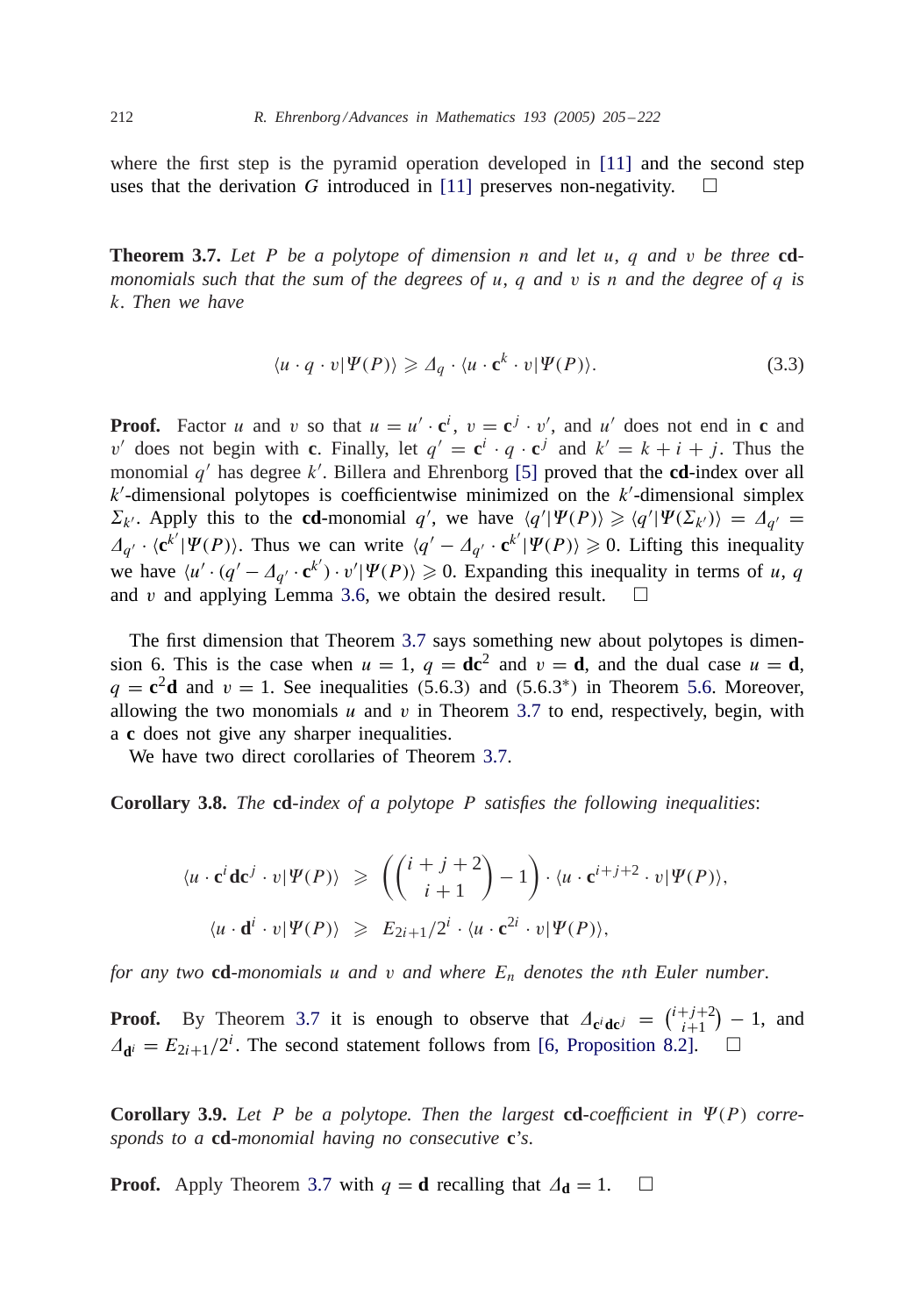Observe that the maximum is not necessarily unique, as demonstrated by the **cd**-index of a triangle,  $\Psi(\Sigma_2) = \mathbf{c}^2 + \mathbf{d}$ .

# **4. Lifting the toric** *g***-vector**

We now turn our attention to the toric g-vector. It is defined by a recursion; see for instance, Stanley [\[20, Chapter 3.14\].](#page-17-0) However we build on the work of Bayer– Ehrenborg who described the toric g-polynomial in terms of the **cd**-index. Recall that the toric  $g$ -vector is formed from the coefficients of the  $g$ -polynomial, that is,

$$
g(P, x) = \sum_{i=0}^{\lfloor n/2 \rfloor} g_i^n(P) \cdot x^i.
$$

Before we begin, a few definitions are necessary. Define  $p(k, i)$  to denote the difference  $\binom{k}{j} - \binom{k}{j-1}$ . Also we need two polynomial sequences. First define  $Q_k(x)$  by  $Q_k(x) =$  $\sum_{j=0}^{\lfloor (k-1)/2 \rfloor} (-1)^j \cdot p(k-1, j) \cdot x^j$ . Now define  $T_k(x)$  for k odd as  $T_k(x) = (-1)^{(k-1)/2}$ .  $C_{(k-1)/2} \cdot x^{(k-1)/2}$ , where  $C_n = p(2n, n)$  denotes the *n*th Catalan number. For even k, let  $T_k(x) = 0$  $T_k(x) = 0$  $T_k(x) = 0$ . We are now able to state the result of Bayer and Ehrenborg [3, Theorem 4.2].

**Theorem 4.1.** Let g be the linear map from  $\mathbb{R}\langle \mathbf{c}, \mathbf{d} \rangle$  to  $\mathbb{R}[x]$  such that

$$
g(\mathbf{c}^{k_1}\mathbf{d}\mathbf{c}^{k_2}\mathbf{d}\cdots\mathbf{d}\mathbf{c}^{k_r}\mathbf{d}\mathbf{c}^k) = x^r \cdot Q_{k+1}(x) \cdot \prod_{j=1}^r T_{k_j+1}(x).
$$
 (4.1)

*Then the toric g-polynomial of a polytope P is described by*  $g(\Psi(P)) = g(P, x)$ *.* 

Observe that the entry  $g_i^n$  in the toric g-vector is a linear functional on **cd**-polynomials of degree *n*. Hence we view  $g_i^n$  as a homogeneous **cd**-polynomial of degree *n* such that

$$
\langle g_i^n | \Psi(P) \rangle = g_i^n(P),
$$

for all *n*-dimensional polytopes  $P$ .

For v a **cd**-monomial of degree 2*i* we define a polynomial  $b(v, n)$  in the variable n. If v cannot be written in terms of  $c^2$  and **d** then  $b(v, n) = 0$ . Otherwise let

$$
b(v, n) = (-1)^{i-r} \cdot \prod_{j=1}^{r} C_{\ell_j} \cdot p(n - 2i + 2\ell_{r+1}, \ell_{r+1}),
$$

where  $v = \mathbf{c}^{2\ell_1} \mathbf{d} \mathbf{c}^{2\ell_2} \mathbf{d} \cdots \mathbf{d} \mathbf{c}^{2\ell_{r+1}}$ .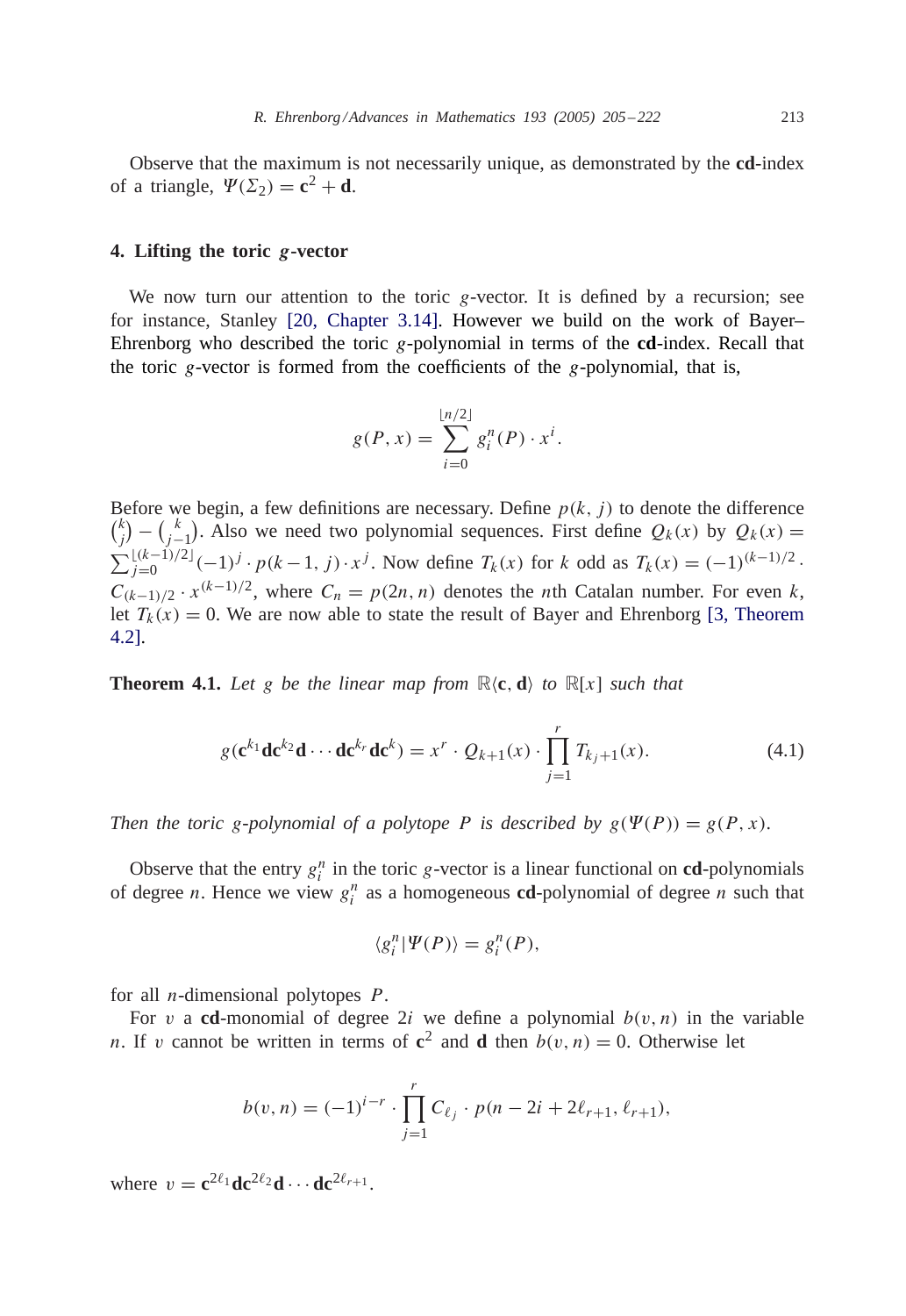**Theorem 4.2.** *The toric* **cd**-*polynomial*  $g_i^n$  *is described by* 

$$
g_i^n = \left(\sum_v b(v, n) \cdot v\right) \cdot \mathbf{c}^{n-2i},
$$

*where the sum ranges over all* **cd**-*monomials* v *of degree* 2i.

**Proof.** Let  $[x^i]p(x)$  denote the coefficient of  $x^i$  in the polynomial  $p(x)$ . To expand the toric **cd**-polynomial  $g_i^n$  in terms of the monomial basis, we need to calculate

$$
\langle g_i^n | \mathbf{c}^{k_1} \mathbf{d} \mathbf{c}^{k_2} \mathbf{d} \cdots \mathbf{d} \mathbf{c}^{k_r} \mathbf{d} \mathbf{c}^k \rangle = [x^i] g(\mathbf{c}^{k_1} \mathbf{d} \mathbf{c}^{k_2} \mathbf{d} \cdots \mathbf{d} \mathbf{c}^{k_r} \mathbf{d} \mathbf{c}^k)
$$
  
=  $[x^i] x^r \cdot Q_{k+1}(x) \cdot \prod_{j=1}^r T_{k_j+1}(x).$  (4.2)

Observe first if any of the  $k_1, \ldots, k_r$  are odd, the expression vanishes. Thus we may assume that  $k_1, \ldots, k_r$  are all even. Observe that the smallest power of x appearing in (4.2) is  $r + \sum_{j=1}^{r} k_j/2 = (n - k)/2$ . Hence for  $i < (n - k)/2$  the coefficient of  $x^{i}$  is equal to zero. Thus for  $k < n - 2i$  we have that

$$
\langle g_i^n | \mathbf{c}^{k_1} \mathbf{d} \mathbf{c}^{k_2} \mathbf{d} \cdots \mathbf{d} \mathbf{c}^{k_r} \mathbf{d} \mathbf{c}^k \rangle = 0.
$$

Thus the only **cd**-monomials that appear in the **cd**-polynomial  $g_i^n$  must have  $k \geq n-2i$ and all the  $k_1, \ldots, k_r$  even.

Let  $k_{r+1}$  be  $2i - 2r - \sum_{j=1}^{r} k_j$  such that  $v = \mathbf{c}^{k_1} \mathbf{d} \mathbf{c}^{k_2} \mathbf{d} \cdots \mathbf{d} \mathbf{c}^{k_r} \mathbf{d} \mathbf{c}^{k_{r+1}}$  has degree  $2i$ and let  $\ell_i = k_i / 2$ . Continuing to expand (4.2) we have

$$
[x^{i}]x^{r} \cdot Q_{k+1}(x) \cdot \prod_{j=1}^{r} T_{k_{j}+1}(x) = (-1)^{\sum_{j=1}^{r} k_{j}/2} \cdot \prod_{j=1}^{r} C_{k_{j}/2} \cdot [x^{k_{r+1}/2}]Q_{k+1}(x)
$$
  

$$
= (-1)^{\sum_{j=1}^{r+1} \ell_{j}} \cdot \prod_{j=1}^{r} C_{\ell_{j}} \cdot p(k, \ell_{r+1}).
$$

This expression is  $b(v, n)$  since  $k = n - 2i + 2\ell_{r+1}$ .  $\Box$ 

The three first examples of Theorem 4.2 are  $g_0^n = \mathbf{c}^n$ ,  $g_1^n = \mathbf{d}\mathbf{c}^{n-2} - (n-1) \cdot \mathbf{c}^n$  and

$$
g_2^n = \mathbf{d}^2 \mathbf{c}^{n-4} - \mathbf{c}^2 \mathbf{d} \mathbf{c}^{n-4} - (n-3) \cdot \mathbf{d} \mathbf{c}^{n-2} + \left( \binom{n-1}{2} - 1 \right) \cdot \mathbf{c}^n.
$$

Observe that  $b(v, 2i) = b(v^*, 2i)$  for v of degree 2*i*. From this the classical duality  $g_i^{2i} = g_i^{2i^*}$  follows.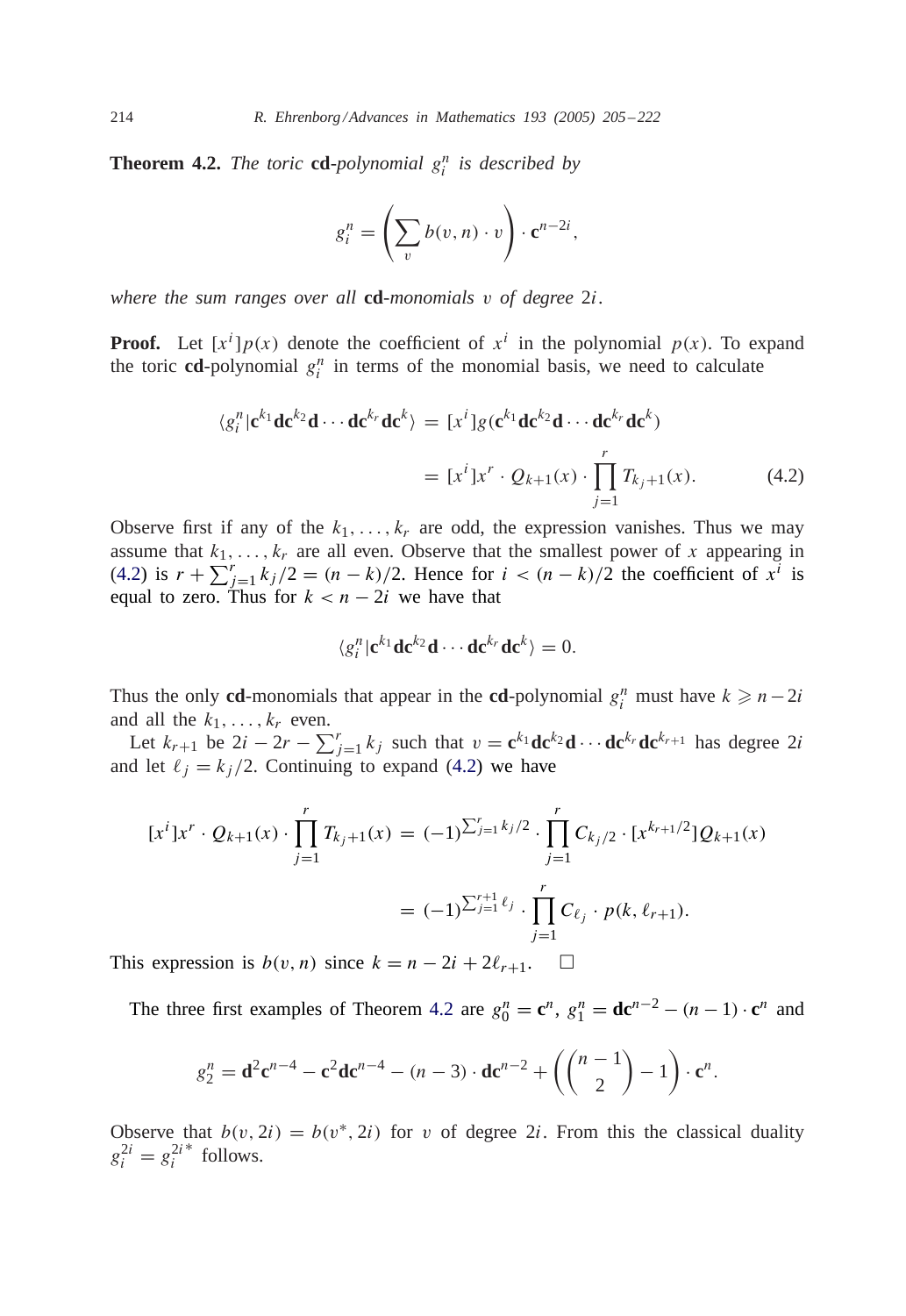<span id="page-10-0"></span>**Proposition 4.3.** *The toric* **cd**-*polynomial*  $g_i^k$  *satisfies the following identity:* 

$$
g_i^k \cdot \mathbf{c}^j = \sum_{m=0}^i \binom{j+i-m-1}{i-m} \cdot g_m^{k+j}.
$$

**Proof.** Observe that there is nothing to prove when  $j = 0$ . Assuming that the statement is true when  $j = 1$ , by a straightforward induction the cases  $j \ge 2$  follow. Thus it is enough to prove the case  $j = 1$ :

$$
g_i^n \cdot \mathbf{c} = \sum_{m=0}^i g_m^{n+1}.
$$

This is equivalent to proving

$$
\langle g_i^n \cdot \mathbf{c} | w \rangle = \left\langle \sum_{m=0}^i g_m^{n+1} | w \right\rangle,
$$

where w is a **cd**-monomial of degree  $n + 1$ . Clearly this is true when w ends with a **d**. Thus consider the case when  $w = v \cdot c$ , where v is a **cd**-monomial of degree n. For a polynomial  $p(x) = \sum_{i=0}^{\deg(p)} a_i \cdot x^i$  let  $U \leq m[p(x)]$  be the polynomial  $\sum_{i=0}^{m} a_i \cdot x^i$ . Now we have

$$
\left\langle \sum_{m=0}^{i} g_{m}^{n+1} | v \cdot \mathbf{c} \right\rangle = \sum_{m=0}^{i} [x^{m}] g(v \cdot \mathbf{c})
$$
  

$$
= \sum_{m=0}^{i} [x^{m}] U \leq (n+1)/2 \left[ (1-x) \cdot g(v) \right]
$$
  

$$
= \sum_{m=0}^{i} [x^{m}] (1-x) \cdot g(v)
$$
  

$$
= \sum_{m=0}^{i} \left[ (x^{m}] g(v) - [x^{m-1}] g(v) \right)
$$
  

$$
= [x^{i}] g(v) = \langle g_{i}^{n} | v \rangle,
$$

where the second step is by Bayer and Ehrenborg [\[3, Proposition 7.10\]](#page-16-0) and the third step by the inequality  $m \leq i \leq \lfloor n/2 \rfloor \leq \lfloor (n + 1)/2 \rfloor$ .  $\Box$ 

Applying our main result Theorem [3.1](#page-4-0) to  $H = g_i^k \cdot \mathbf{c}^j$  we have the following result.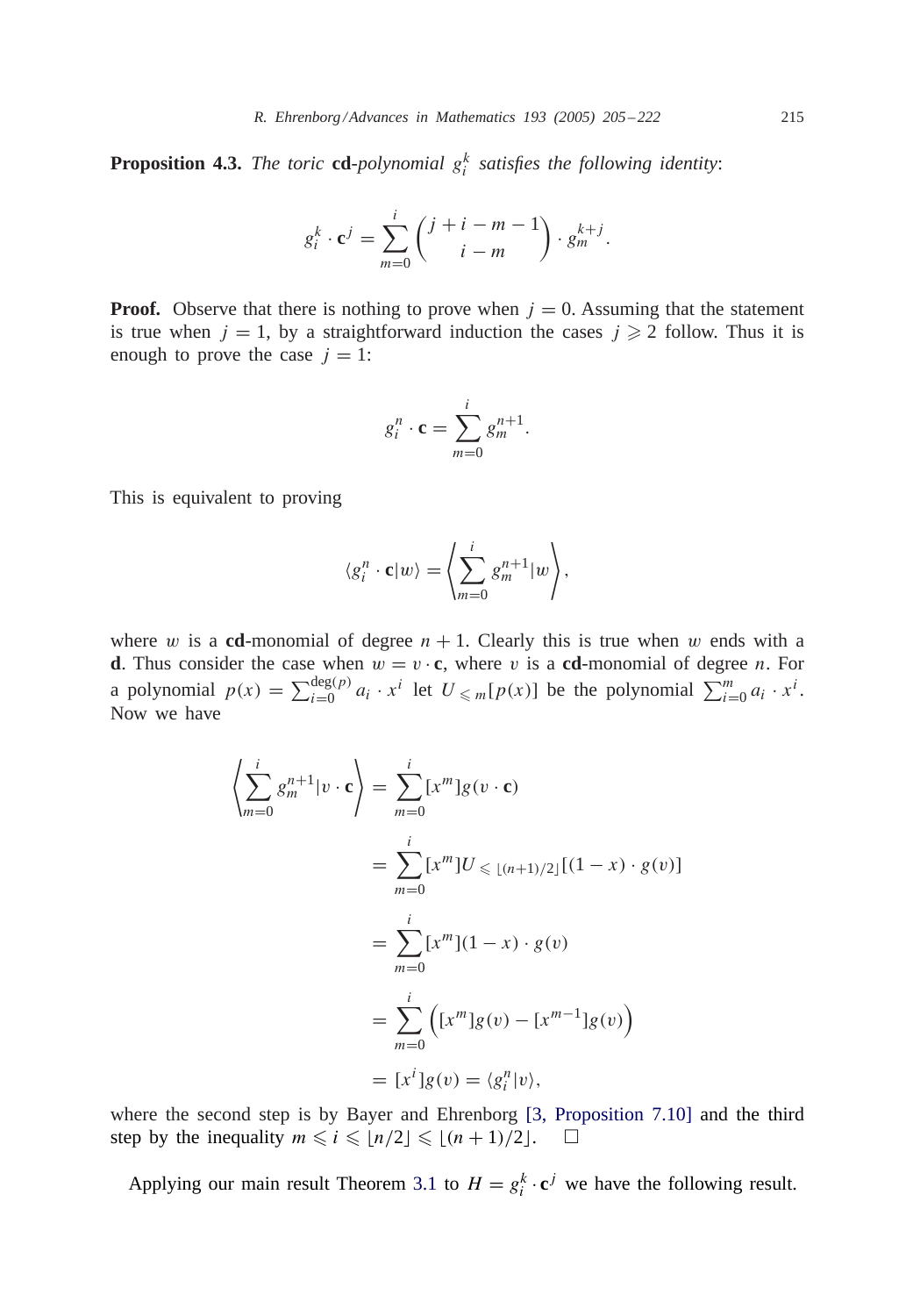<span id="page-11-0"></span>**Theorem 4.4.** *Let* P *be a polytope of dimension* n, *let* u *and* v *be any two* **cd***monomials such that* u *does not end in* **c**, *the sum of the degrees of u and v is*  $n - k$ *and*  $2 \le i \le n/2$ *. Then* 

$$
\langle u \cdot g_i^k \cdot v | \Psi(P) \rangle \geq 0.
$$

Theorem [4.4](#page-10-0) gives a new inequality in dimension 8; see Theorem [5.8](#page-12-0) inequality (5.8.10). Similar to Theorem [3.7,](#page-7-0) we do not get any sharper inequalities in Theorem [4.4](#page-10-0) by allowing the monomial  $v$  to begin with a  $c$ .

### **5. Inequalities for five through eight-dimensional polytopes**

The purpose of this section is to present the currently best-known linear inequalities for polytopes of dimensions 5 through 8. We introduce two notations to simplify the presentation. First we will write  $w \ge 0$  instead of the longer  $\langle w | \Psi(P) \rangle \ge 0$ . Second for a **cd**-monomial q of degree k let  $\sigma^k(q)$  denote the polynomial  $q - A_q \cdot \mathbf{c}^k$ . (Observe that the super index k is superfluous since it is given by the degree of the monomial  $q$ .) For instance, inequality [\(3.3\)](#page-7-0) in Theorem [3.7](#page-7-0) can be written as  $u \cdot \sigma^k(q) \cdot v \ge 0$ . Also note that the two inequalities  $\sigma^n(\mathbf{d}\mathbf{c}^{n-2}) \ge 0$  and  $\sigma^n(\mathbf{c}^{n-2}\mathbf{d}) \ge 0$  are just the classical statements that an *n*-dimensional polytope has at least  $n+1$  vertices, respectively  $n+1$ facets.

Before we consider 5 through 8-dimensional polytopes, let us briefly review the lower dimensional cases. (Also observe that we omit Theorem 5.1 in order to keep the numbering consistent with the dimensions.)

**Theorem 5.2.** *The* **cd**-*index* (*equivalently the* f -*vector*) *of a polygon* P *satisfies the inequality*:

$$
\sigma^2(\mathbf{d}) \geqslant 0. \tag{5.2.1}
$$

**Theorem 5.3.** *The* **cd**-*index* (*equivalently the* f -*vector*) *of a* 3-*dimensional polytope* P *satisfies the following two inequalities*:

$$
1 * \sigma^2(\mathbf{d}) \geq 0, \quad \sigma^2(\mathbf{d}) * 1 \geq 0. \tag{5.3.1} (5.3.1^*)
$$

Theorem 5.3 is due to Steinitz [\[24\].](#page-17-0) As mentioned in the introduction, the converse of this theorem is the more interesting part. The best known result for four-dimensional polytopes is due to Bayer [\[1\]:](#page-16-0)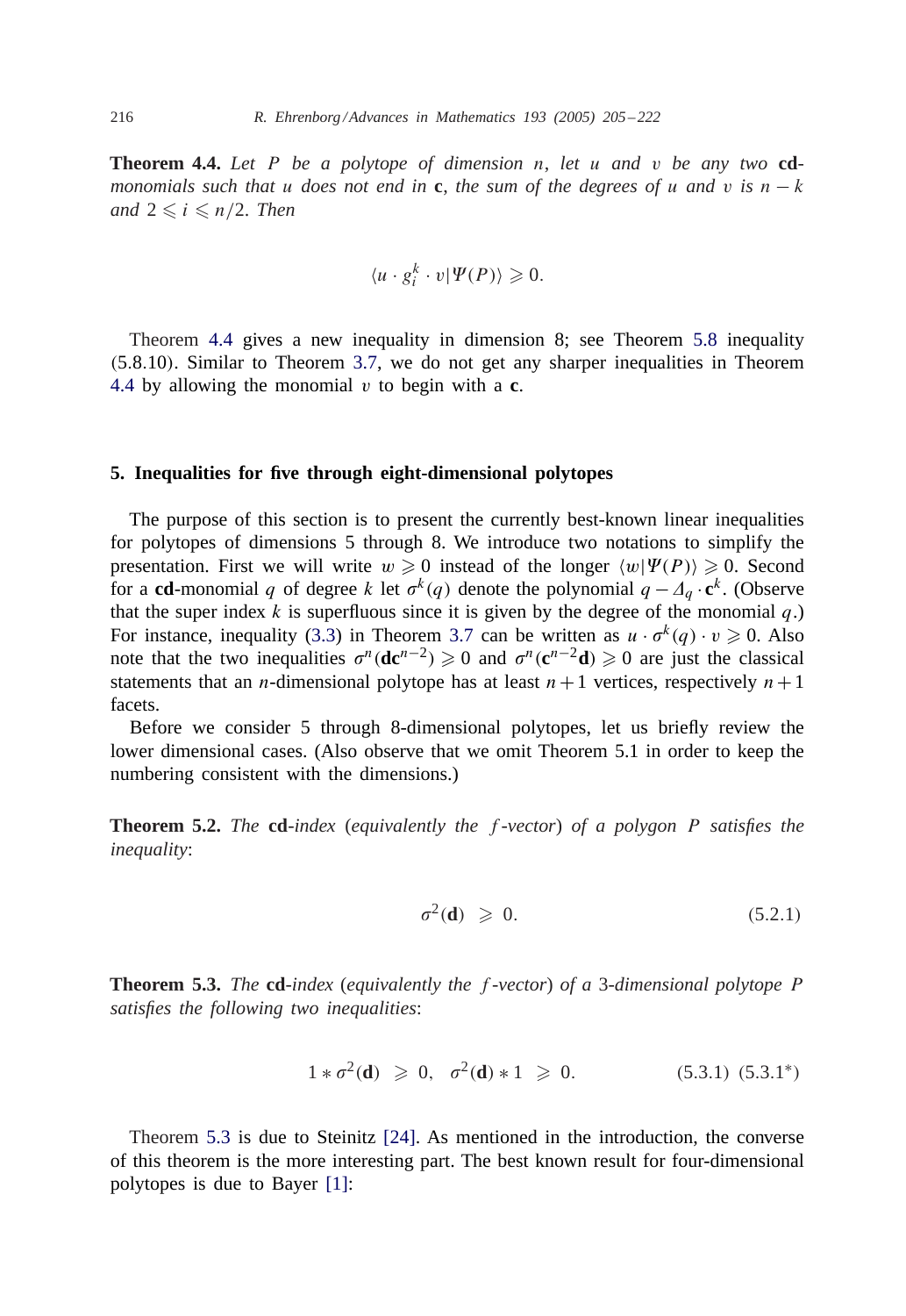<span id="page-12-0"></span>**Theorem 5.4.** *The* **cd**-*index* (*equivalently the flag* f -*vector*) *of a 4-dimensional polytope* P *satisfies the following list of six inequalities*:

$$
\begin{array}{rcl}\n\sigma^4(\mathbf{dc}^2) & \geqslant 0, & \sigma^4(\mathbf{c}^2\mathbf{d}) \geqslant 0, & (5.4.1) \ (5.4.1^*) \\
& g_2^4 & \geqslant 0, & (5.4.2) \\
1 * \sigma^2(\mathbf{d}) * 1 \geqslant 0, & (5.4.3) \\
\mathbf{c} * \sigma^2(\mathbf{d}) \geqslant 0, & \sigma^2(\mathbf{d}) * \mathbf{c} \geqslant 0. & (5.4.4) \ (5.4.4^*)\n\end{array}
$$

We now list the currently best inequalities for 5-dimensional polytopes.

**Theorem 5.5.** *The* **cd**-*index of a 5-dimensional polytope* P *satisfies the following list of* 13 *inequalities*:

|                                                       | $\sigma^5(\text{d}\text{c}^3) \quad \geqslant 0, \quad \sigma^5(\text{c}^3\text{d}) \quad \geqslant 0,$ | $(5.5.1)$ $(5.5.1^*)$ |
|-------------------------------------------------------|---------------------------------------------------------------------------------------------------------|-----------------------|
| $1 * \sigma^4$ (dc <sup>2</sup> )                     | $\geqslant 0, \quad \sigma^4(c^2d) * 1 \geqslant 0,$                                                    | $(5.5.2) (5.5.2^*)$   |
| $1 * \sigma^4(c^2d)$                                  | $\geq 0$ , $\sigma^4$ ( <b>dc</b> <sup>2</sup> ) * 1 $\geq 0$ ,                                         | $(5.5.3)$ $(5.5.3^*)$ |
|                                                       | $1 * g_2^4 \geq 0, \quad g_2^4 * 1 \geq 0,$                                                             | $(5.5.4) (5.5.4^*)$   |
|                                                       | $c * \sigma^2(d) * 1 \geq 0$ , $1 * \sigma^2(d) * c \geq 0$ ,                                           | $(5.5.5)$ $(5.5.5^*)$ |
|                                                       | $c^2 * \sigma^2(d) \geq 0, \quad \sigma^2(d) * c^2 \geq 0,$                                             | $(5.5.6)$ $(5.5.6^*)$ |
| $\sigma^2(\mathbf{d}) * \sigma^2(\mathbf{d}) \geq 0.$ |                                                                                                         | (5.5.7)               |

Before continuing with dimension 6 two observations are needed. First, so far the inequalities have described a cone. From now on, the inequalities we present determines a polyhedron. Second, the number of facets of the polyhedron grows rapidly. Hence we will only list the irreducible inequalities in dimensions 6 through 8, that is, inequalities that cannot be factored using the Kalai convolution.

**Theorem 5.6.** *The* **cd**-*index of a 6-dimensional polytope* P *satisfies the following list of irreducible inequalities*:

|                              | $\sigma^6(\text{dc}^4) \geq 0$ , $\sigma^6(\text{c}^4\text{d}) \geq 0$ ,                                                            | $(5.6.1) (5.6.1^*)$ |
|------------------------------|-------------------------------------------------------------------------------------------------------------------------------------|---------------------|
| $\sigma^6(c^2dc^2) \geq 0$ , |                                                                                                                                     | (5.6.2)             |
|                              | $\sigma^4(\mathbf{d}\mathbf{c}^2) \cdot \mathbf{d} \geqslant 0$ , $\mathbf{d} \cdot \sigma^4(\mathbf{c}^2\mathbf{d}) \geqslant 0$ , | $(5.6.3) (5.6.3^*)$ |
|                              | $g_2^6$ $\geqslant 0,$ $g_2^{6^*}$ $\geqslant 0,$                                                                                   | $(5.6.4) (5.6.4^*)$ |
| $g_3^6$ $\geqslant 0$ .      |                                                                                                                                     | (5.6.5)             |

**Theorem 5.7.** *The* **cd**-*index of a 7-dimensional polytope* P *satisfies the following list of eight irreducible inequalities*:

$$
\begin{array}{llll}\n\sigma^7(\mathbf{d}\mathbf{c}^5) & \geqslant 0, & \sigma^7(\mathbf{c}^5\mathbf{d}) & \geqslant 0, \\
\sigma^7(\mathbf{c}^2\mathbf{d}\mathbf{c}^3) & \geqslant 0, & \sigma^7(\mathbf{c}^3\mathbf{d}\mathbf{c}^2) & \geqslant 0,\n\end{array} \tag{5.7.1} \tag{5.7.1*}
$$

$$
\begin{array}{rcl}\n\sigma^5(\mathbf{d}\mathbf{c}^3) \cdot \mathbf{d} & \geqslant 0, \quad \mathbf{d} \cdot \sigma^5(\mathbf{c}^3 \mathbf{d}) \geqslant 0, \\
g_2^7 & \geqslant 0, \qquad g_2^{7^*} \geqslant 0. \n\end{array}\n\tag{5.7.3} \tag{5.7.3*}
$$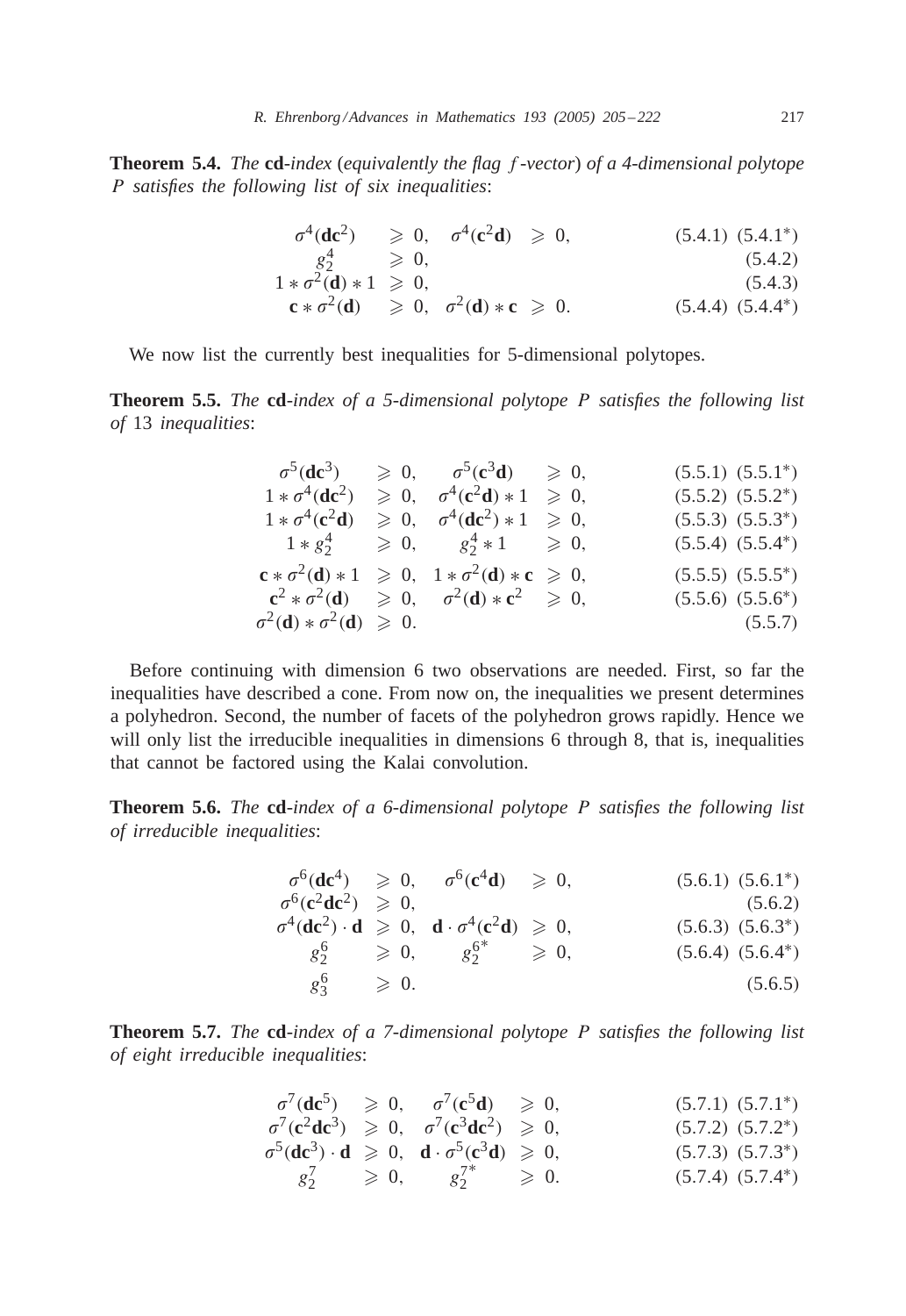<span id="page-13-0"></span>**Theorem 5.8.** *The* **cd**-*index of an 8-dimensional polytope* P *satisfies the following list of irreducible inequalities*:

| $\sigma^8$ (dc <sup>6</sup> )                 | $\geqslant$ 0,  | $\sigma^8(c^6d)$                                                                                                                                            | $\geqslant 0$ , |         | $(5.8.1)$ $(5.8.1^*)$   |
|-----------------------------------------------|-----------------|-------------------------------------------------------------------------------------------------------------------------------------------------------------|-----------------|---------|-------------------------|
| $\sigma^8(c^2dc^4)$                           | $\geqslant$ 0,  | $\sigma^8(c^4dc^2)$                                                                                                                                         | $\geqslant 0$ , |         | $(5.8.2)$ $(5.8.2^*)$   |
| $\sigma^8(c^3dc^3)$                           | $\geqslant$ 0,  |                                                                                                                                                             |                 |         | (5.8.3)                 |
| $\sigma^8$ (dc <sup>2</sup> dc <sup>2</sup> ) |                 | $\geqslant 0$ , $\sigma^8(c^2dc^2d) \geqslant 0$ ,                                                                                                          |                 | (5.8.4) | $(5.8.4^*)$             |
| $\sigma^6(\text{dc}^4) \cdot \text{d}$        |                 | $\geqslant 0$ , <b>d</b> $\sigma^6(c^4d) \geqslant 0$ ,                                                                                                     |                 | (5.8.5) | $(5.8.5^*)$             |
|                                               |                 | $\sigma^4(\mathbf{d}\mathbf{c}^2) \cdot \mathbf{d}\mathbf{c}^2 \geqslant 0$ , $\mathbf{c}^2\mathbf{d} \cdot \sigma^4(\mathbf{c}^2\mathbf{d}) \geqslant 0$ , |                 | (5.8.6) | $(5.8.6^*)$             |
|                                               |                 | $\sigma^4(\mathbf{d}\mathbf{c}^2) \cdot \mathbf{d}^2 \geq 0$ , $\mathbf{d}^2 \cdot \sigma^4(\mathbf{c}^2\mathbf{d}) \geq 0$ ,                               |                 |         | $(5.8.7)$ $(5.8.7^*)$   |
|                                               |                 | $\sigma^4(c^2d) \cdot dc^2 \geqslant 0$ , $c^2d \cdot \sigma^4(dc^2)$                                                                                       | $\geqslant$ 0,  |         | $(5.8.8)$ $(5.8.8^*)$   |
| $g_2^8$                                       | $\geqslant 0,$  | $g_2^{8*}$                                                                                                                                                  | $\geqslant$ 0,  |         | $(5.8.9)$ $(5.8.9^*)$   |
| $g_2^6 \cdot \mathbf{d}$                      | $\geqslant 0$ , | <b>d</b> $\cdot$ $g_2^{6*}$<br>$g_3^{8*}$                                                                                                                   | $\geqslant$ 0,  |         | $(5.8.10)$ $(5.8.10^*)$ |
|                                               | $\geqslant 0$ , |                                                                                                                                                             | $\geqslant 0$ , |         | $(5.8.11)$ $(5.8.11^*)$ |
| $\frac{g_3^8}{g_4^8}$                         | $\geqslant$ 0.  |                                                                                                                                                             |                 |         | (5.8.12)                |
|                                               |                 |                                                                                                                                                             |                 |         |                         |

The calculations in Theorems [5.5](#page-12-0) through [5.8](#page-12-0) were carried out in Maple. We end this section by summarizing some data on these polyhedra. Recall that the Fibonacci number minus one is the number of  $cd$ -monomials of degree n excluding the monomial  $c^n$ . Hence  $F_n - 1$  is the dimension of the *n*th polyhedron.

| n                                                                                                                                                                                                                       |  |  |  | $\begin{array}{ccccccccc} 2 & 3 & 4 & 5 & 6 & 7 & 8 \end{array}$ |
|-------------------------------------------------------------------------------------------------------------------------------------------------------------------------------------------------------------------------|--|--|--|------------------------------------------------------------------|
| $F_n - 1$<br># facets of the polyhedron<br># irreducible facets of the polyhedron<br>$\begin{array}{cccccc}\n1 & 2 & 4 & 7 & 12 & 20 & 33 \\ 1 & 2 & 6 & 13 & 29 & 60 & 119 \\ 1 & 0 & 3 & 2 & 8 & 8 & 22\n\end{array}$ |  |  |  |                                                                  |
|                                                                                                                                                                                                                         |  |  |  |                                                                  |
|                                                                                                                                                                                                                         |  |  |  |                                                                  |

## **6. Concluding remarks**

Theorem [3.1](#page-4-0) produces many new inequalities for us to consider. However, these lifted inequalities do not give an equality when applied to the simplex. Thus it is natural to consider the following generalization of Theorem [3.1.](#page-4-0)

**Conjecture 6.1.** Let H be a cd-polynomial such that the inequality  $\langle H | \Psi(L) \rangle \geq 0$ *holds for all Gorenstein*<sup>∗</sup> *lattices* L. *Moreover*, *let* u *and* v *be two* **cd**-*monomials such that* u *does not end in* **c**, v *does not begin with* **c** *and they are not both equal to* 1. *Then the following inequality holds for all Gorenstein<sup>\*</sup> lattices*  $L$  *of rank*  $n + 1$ :

$$
\langle u \cdot H \cdot v | \Psi(L) - \Psi(\Sigma_n) \rangle \geq 0.
$$

This conjecture extends Conjecture 2.7 of Stanley [\[23\].](#page-17-0)

One possible method to prove this conjecture for polytopes is to use the following proposition and conjecture.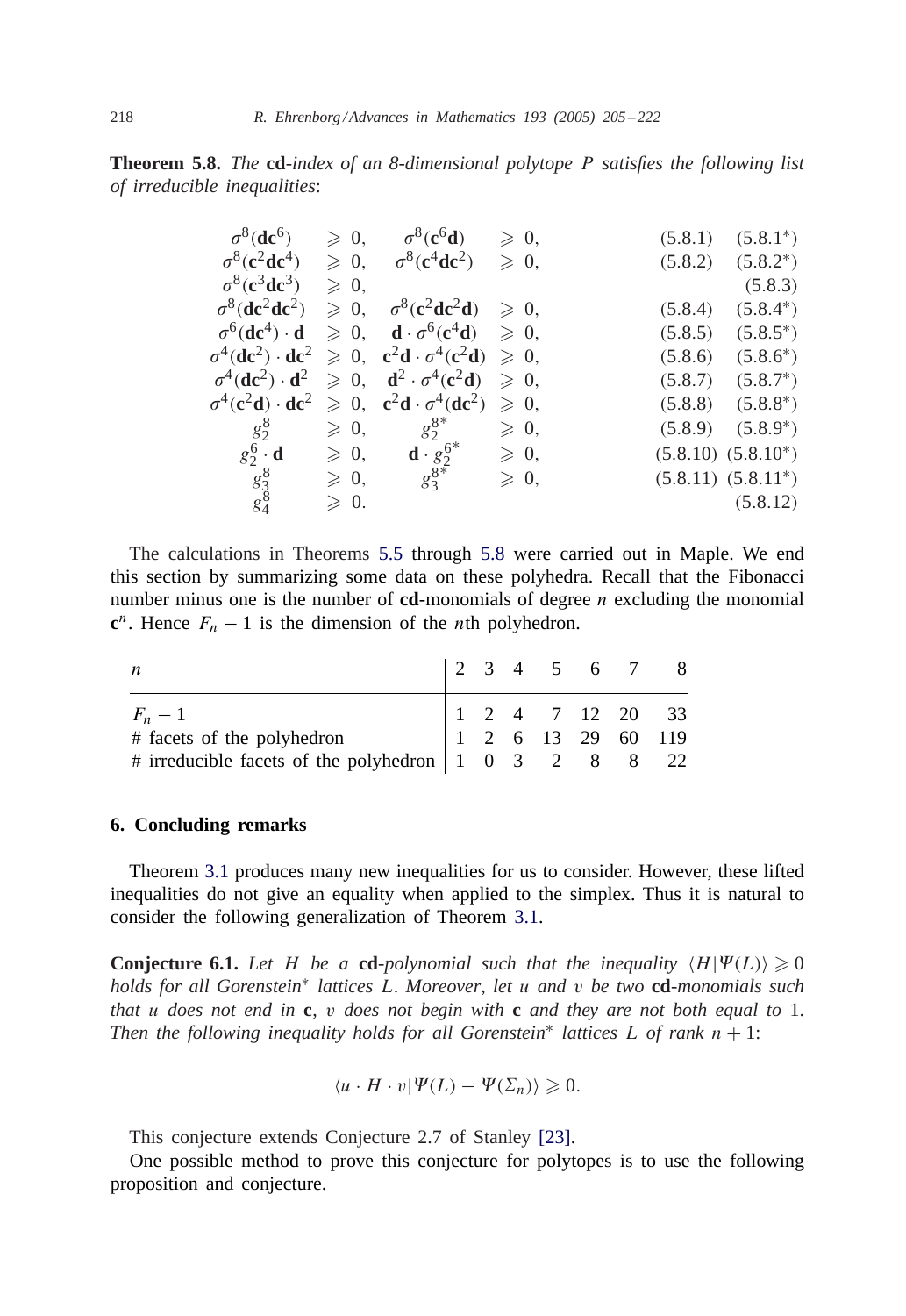**Proposition 6.2.** If the inequality  $\Psi(\Sigma_n) \preccurlyeq_H' \Psi(P)$  holds for all n-dimensional poly*topes* P then for all n-dimensional polytopes P we have  $\Psi(\Sigma_n) \leq H \Psi(P)$ .

The proof of this proposition follows the exact same lines as the argument given for the implication (b)  $\Rightarrow$  (a) in the proof of Theorem [3.1.](#page-4-0)

**Conjecture 6.3.** *Assume that* H *is a* **cd**-*polynomial homogeneous of degree* k *such* that the inequality  $\langle H | \Psi(Q) \rangle \geq 0$  holds for all k-dimensional polytopes Q. Let P *be an* n-*dimensional polytope where* n>k. *Let* F *be a face of dimension* m *of* P *and let* F1,...,Fr *be the facets of* P *that contain the face* F. *Similarly*, *let*  $G_1, \ldots, G_{n-m}$  *be the facets of the simplex*  $\Sigma_n$  *containing an m-dimensional face* G *of*  $\Sigma_n$ . *Then* 

$$
\Psi((G_1 \cup \cdots \cup G_{n-m})') \preccurlyeq'_H \Psi((F_1 \cup \cdots \cup F_r)').
$$

When  $m = 0$  this conjecture states that  $\Psi(\Sigma_n) \preccurlyeq_H' \Psi((F_1 \cup \dots \cup F_r)')$ . Thus Conjecture [6.1](#page-13-0) follows from Proposition [6.2](#page-13-0) and Conjecture 6.3.

It is straightforward to verify Conjecture [6.1](#page-13-0) for polytopes in the case when  $u = 1$ ,  $v = d\mathbf{c}^{n-4}$  and  $H = \mathbf{d} - \mathbf{c}^2$  and dually in the case  $u = \mathbf{c}^{n-4}\mathbf{d}$ ,  $v = 1$  and  $H = \mathbf{d} - \mathbf{c}^2$ . Namely, the inequality  $g_2^n(P) \geq 0$  can be expressed as:

$$
\langle \mathbf{d}^2 \mathbf{c}^{n-4} - \mathbf{c}^2 \mathbf{d} \mathbf{c}^{n-4} + (3-n) \cdot \mathbf{d} \mathbf{c}^{n-2} |\Psi(P) - \Psi(\Sigma_n) \rangle \geq 0.
$$

To this inequality add  $n-3$  times the inequality  $\langle \mathbf{d} \mathbf{c}^{n-2} | \Psi(P) - \Psi(\Sigma_n) \rangle \geq 0$  and these cases follow.

Two questions deserve a deeper study. First, when is a new inequality new? That is, when is an inequality not implied by non-negative linear combinations of known inequalities? For instance, we conjecture that in the case  $u = 1$ ,  $H = \sigma^{n-2}$ (**dc**<sup>n-4</sup>) =  $\mathbf{d}\mathbf{c}^{n-4} - (n-3) \cdot \mathbf{c}^{n-2}$  and  $v = \mathbf{d}$  for  $n \ge 6$  that the associated inequality is not implied by the non-negativity of the toric  $g$ -vector, the minimization inequalities offered by the simplex or the Kalai convolutions of these inequalities. Second, when do we stop trying to find linear inequalities? In other words, how do we recognize that we have the smallest polyhedron containing all flag f -vectors of polytopes?

Recall the two inequalities that an *n*-dimensional polytope has at least  $n+1$  vertices and at least  $n + 1$  facets. In terms of the **cd**-monomial basis they are expressed as  $\sigma^{n}(\mathbf{d}\mathbf{c}^{n-2}) \geq 0$  and  $\sigma^{n}(\mathbf{c}^{n-2}\mathbf{d}) \geq 0$ . Observe that in dimensions 4 through 8 these two inequalities appear as facets of the polyhedra. However, there is only one polytope appearing on these facets, namely the simplex. Hence it is a challenging problem to determine if these inequalities are sharp, or if it is possible to sharpen them.

Also when studying the irreducible facet inequalities in Theorems [5.5](#page-12-0) and [5.7](#page-12-0) one might suspect that the two inequalities  $\langle g_2^5 | \Psi(P) \rangle \geq 0$  and  $\langle g_3^7 | \Psi(P) \rangle \geq 0$  are missing. These inequalities are not facet inequalities. This fact follows from an identity due to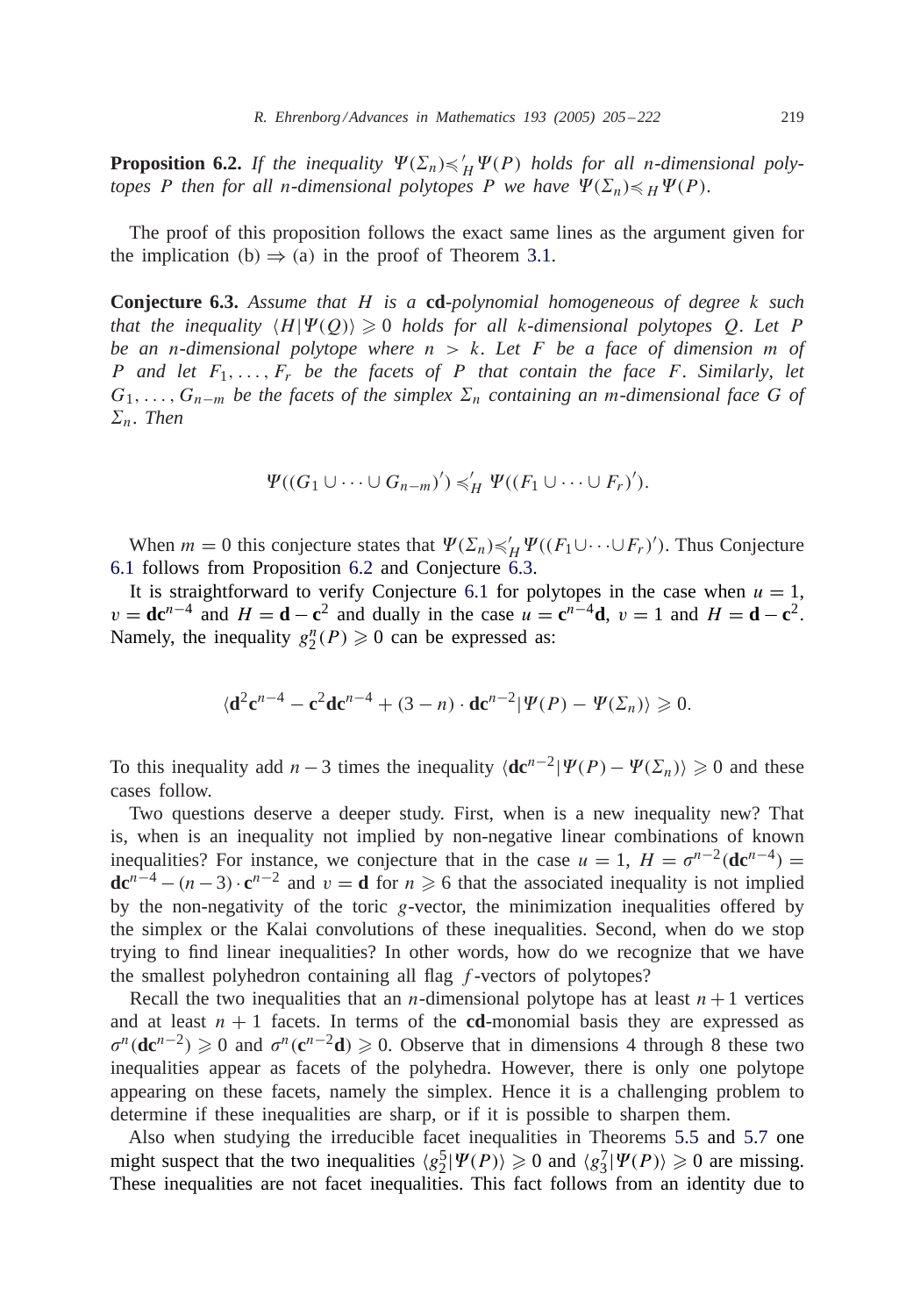Stenson [\[25\],](#page-17-0) namely

$$
(k+2) \cdot g_k^{2k+1} = \sum_{i=0}^k (i+1) \cdot g_i^{2i} * g_{k-i}^{2(k-i)}.
$$

Moreover, Stenson proved that the inequalities  $\langle c^i \, \text{d} c^j | \Psi(P) - \Psi(\Sigma_n) \rangle \geq 0$ , where  $i, j \geqslant 2$  and  $i + j + 2 = n$ , are not implied by the Kalai convolutions of the nonnegativity of the toric g-vector. These inequalities are expressed as  $\sigma^n(c^i \text{d}c^j) \geq 0$  in Theorems [5.6](#page-12-0) through [5.8.](#page-12-0)

Meisinger, Kleinschmidt and Kalai proved that a 9-dimensional rational polytope has a 3-dimensional face that has less than 78 vertices or less than 78 faces [\[16\].](#page-16-0) However, with the recent proof that the entries in the toric g-vector are non-negative  $[14]$ , their result now extends to all polytopes. Their proof uses the following observation. Assume that P is a 9-dimensional polytope with every 3-dimensional face having at least  $m$ vertices and at least *m* faces. If the inequality  $\langle L | \Psi(Q) \rangle \geq 0$  holds for all 5-dimensional polytopes then the two inequalities

$$
\langle (\mathbf{dc} - (m-2) \cdot \mathbf{c}^3) * L | \Psi(P) \rangle \ge 0 \quad \text{and} \quad \langle (\mathbf{cd} - (m-2) \cdot \mathbf{c}^3) * L | \Psi(P) \rangle \ge 0
$$

also hold. Hence consider the system of linear inequalities

$$
\begin{cases} \langle (\mathbf{dc} - 76c^3) * L|z \rangle \geq 0, \\ \langle (cd - 76c^3) * L|z \rangle \geq 0, \\ \langle K|z \rangle \end{cases}
$$

where  $L$  ranges over linear inequalities for 5-dimensional polytopes and  $K$  ranges over linear inequalities for 9-dimensional polytopes. They showed that this system is infeasible which implies that there is no 9-dimensional polytope with all its 3 dimensional faces having at least 78 vertices and at least 78 faces. Using this technique and the inequalities derived from Theorem [3.1,](#page-4-0) we were able to improve upon the constant 78.

**Theorem 6.4.** *A 9-dimensional polytope has a 3-dimensional face that has less than* 72 *vertices or less than* 72 *faces*.

There are quadratic inequalities known on the entries of the flag  $f$ -vector. Two large classes of quadratic inequalities are given by Braden and MacPherson [\[8\]](#page-16-0) and Billera and Ehrenborg [\[5\].](#page-16-0) However, quadratic inequalities are not as fundamental as linear inequalities. That is, the set of flag  $f$ -vectors of convex polytopes seems to have as a first good approximation the polyhedron determined by linear inequalities. Very little is known about this issue and it deserves a deeper study.

It would be interesting to continue the work of Readdy [\[17\],](#page-16-0) who studied the question of determining the largest coefficient of the **ab**-index of certain polytopes. Thus to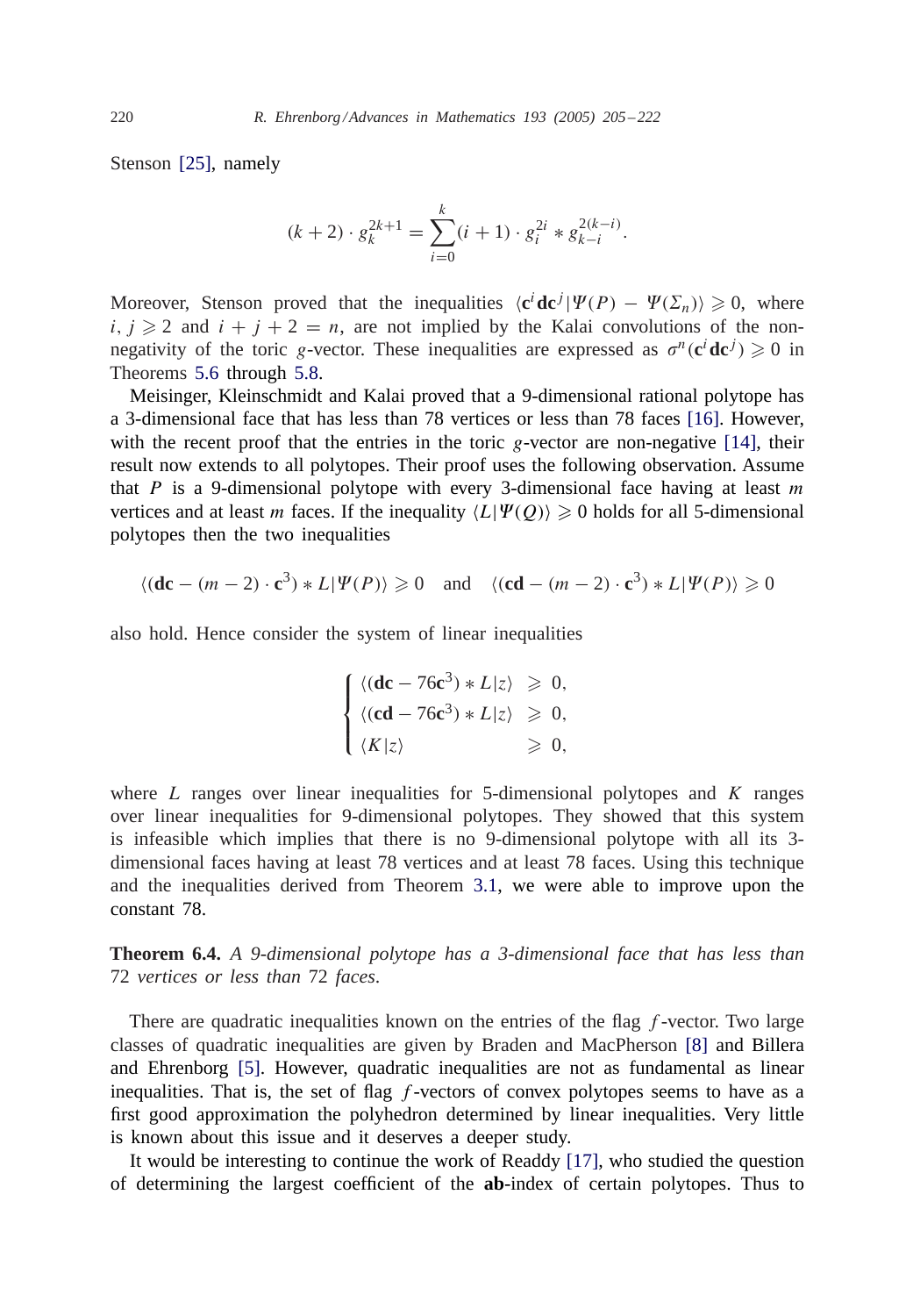<span id="page-16-0"></span>continue Corollary [3.9](#page-7-0) it would be interesting to determine which coefficient of the **cd**-index is the largest for different polytopes. In a recent preprint [15] Mahajan proved that in the **cd**-index of the simplex  $\Sigma_n$  the monomials with the largest coefficient are given by

> $\int \mathbf{c} \mathbf{d}^{(n-2)/2} \mathbf{c}$  if *n* is even, **cdcd**<sup>(n-5)/2</sup>**c** and **cd**<sup>(n-5)/2</sup>**cdc** if n is odd,

for  $n$  sufficiently large.

## **Acknowledgments**

The author was partially supported by National Science Foundation grant 0200624. I would like to thank the MIT Mathematics Department for their kind support where this research was initiated while the author was a Visiting Scholar. I also thank the Institute for Advanced Study where the calculations were carried out. The author also thanks Margaret Readdy for many helpful suggestions and the two referees for useful comments.

#### **References**

- [1] M. Bayer, The extended *f*-vectors of 4-polytopes, J. Combin. Theory Ser. A 44 (1987) 141–151.
- [2] M. Bayer, L. Billera, Generalized Dehn–Sommerville relations for polytopes, spheres and Eulerian partially ordered sets, Invent. Math. 79 (1985) 143–157.
- [3] M. Bayer, R. Ehrenborg, The toric *h*-vectors of partially ordered sets, Trans. Amer. Math. Soc. 352 (2000) 4515–4531.
- [4] M. Bayer, A. Klapper, A new index for polytopes, Discrete Comput. Geom. 6 (1991) 33–47.
- [5] L.J. Billera, R. Ehrenborg, Monotonicity properties of the **cd**-index for polytopes, Math. Z. 233 (2000) 421–441.
- [6] L.J. Billera, R. Ehrenborg, M. Readdy, The **c**-**2d**-index of oriented matroids, J. Combin. Theory Ser. A 80 (1997) 79–105.
- [7] L.J. Billera, C.W. Lee, A proof of the sufficiency of McMullen's conditions for *f*-vectors of simplicial polytopes, J. Combin. Theory Ser. A 31 (1981) 237–255.
- [8] T.C. Braden, R. MacPherson, Intersection homology of toric varieties and a conjecture of Kalai, Comment. Math. Helv. 74 (1999) 442–455.
- [9] H. Bruggesser, P. Mani, Shellable decompositions of spheres and cells, Math. Scand. 29 (1971) 197–205.
- [10] R. Ehrenborg, *k*-Eulerian posets, Order 18 (2001) 227–236.
- [11] R. Ehrenborg, M. Readdy, Coproducts and the **cd**-index, J. Algebraic Combin. 8 (1998) 273–299.
- [12] G. Kalai, Rigidity and the lower bound theorem. I, Invent. Math. 88 (1987) 125–151.
- [13] G. Kalai, A new basis of polytopes, J. Combin. Theory Ser. A 49 (1988) 191–209.
- [14] K. Karu, Hard Lefschetz theorem for nonrational polytopes, arXiv: math.AG/0112087 v4.
- [15] S. Mahajan, The **cd**-index of the Boolean lattice, preprint 2002.
- [16] G. Meisinger, P. Kleinschmidt, G. Kalai, Three theorems with computer-aided proofs, on threedimensional faces and quotients of polytopes, Discrete Comput. Geom. 24 (2000) 413–420.
- [17] M.A. Readdy, Extremal problems for the Möbius function in the face lattice of the *n*-octahedron, Discrete Math., Special issue on Algebraic Combinatorics 139 (1995) 361–380.
- [18] N. Reading, Non-negative **cd**-coefficients of Gorenstein<sup>∗</sup> posets, Discrete Math. 274 (2004) 323–329.